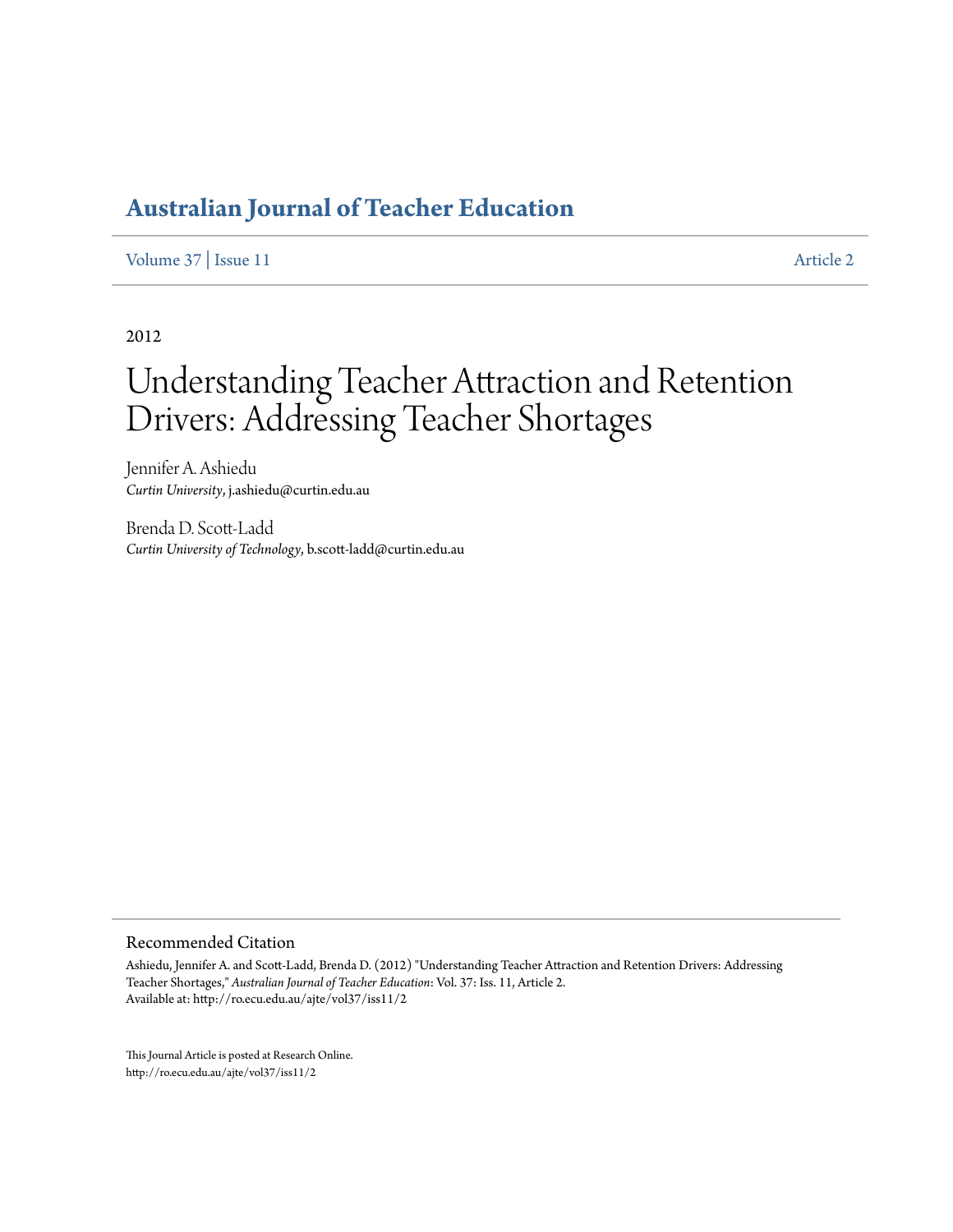## **Understanding Teacher Attraction and Retention Drivers: Addressing Teacher Shortages**

Jennifer A. Ashiedu Brenda D. Scott-Ladd Curtin University of Technology

*Abstract: The attraction and retention of teachers is a problem faced by schools worldwide and possibly more so in the public sector. One possible solution to this problem is likely to be better targeting of attraction and retention drivers of value to teachers. This paper presents the findings from a qualitative study conducted in Australia. The study used electronic in-depth interviews and an online survey to interrogate the reasons teachers are attracted to the profession and what drives their decision to either stay or leave. Participants in the study were both serving and retired teachers. The majority of respondents cited intrinsic motivators as the reasons for joining the teaching profession and among the serving teachers, those with higher intrinsic motivational drivers exhibited a more positive intention to remain. While both groups viewed extrinsic rewards in the form of pay, the school environment and working conditions as important, intrinsic motivation had most influence on intention to stay in the profession.* 

Countries worldwide provide education for their people through school systems and growing teacher shortages are a challenge for schools globally. Education benefits societies through building human capital, aiding economic growth and enabling political participation (Steering Committee for the Review of Government Service Provision, Commonwealth of Australia [SCRGSP], 2006), thus teacher shortages pose a threat to learning outcomes over the longer term. All schools depend on an available skilled and professional teaching workforce to achieve educational outcomes and critical for their success is the ability to attract, recruit and retain high quality teachers (Department of Education & Training Western Australia [DETWA], 2004). Currently the Western Australian government employs close to 20,000 teachers in the public sector and these are supported by teachers in the private and religious sector schools. Shortages are most apparent in specific areas, such as English as a second language, mathematics and the sciences, and with placement of teachers in remote areas; however, a Productivity Commission Report identified problems are expected to increase and widen over time (Department of Education [DOE], 2011). According to the Organisation for Economic Cooperation and Development [OECD], (2011)

"... *many advanced economies already face [teacher shortages] and that will grow in the near future as large numbers of teachers reach retirement age. Even where general teacher supply and demand are in balance, many countries face shortages of specialist teachers and shortages in schools serving disadvantaged or isolated communities*" (OECD, 2011, p.10).

One estimate is that by 2016 primary schools around the world will face a shortage of 18 million teachers. This includes a 13 million shortfall in teachers in low-income regions and a further 5 million shortages in industrialised countries (Australian Associated Press [AAP], 2007).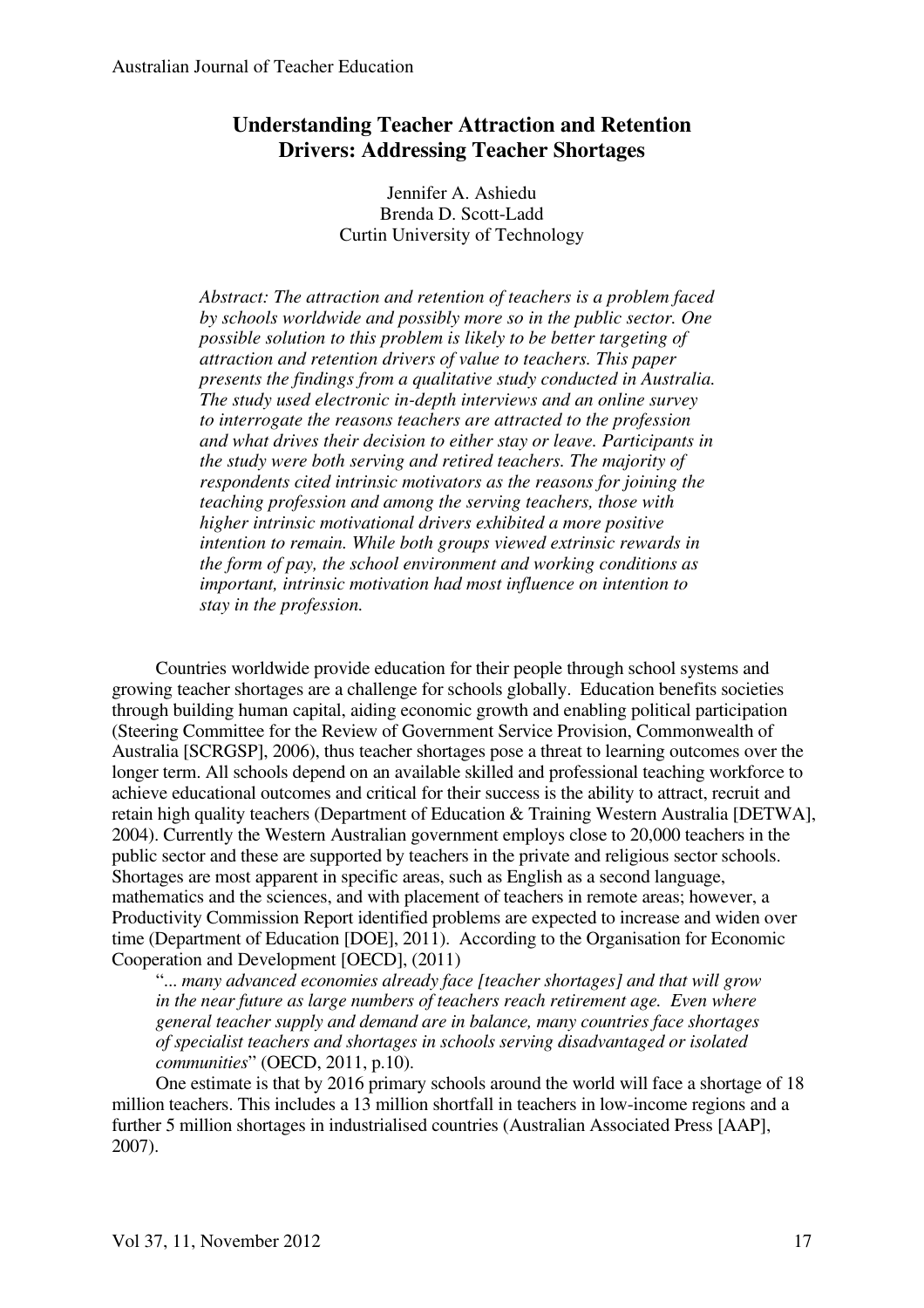Demand and supply in local labour markets influence career choices, and as skill shortages increase globally, teachers will seek better pay and conditions outside the profession. Dissatisfaction with teaching and increasing attrition through ageing of the teacher workforce will exacerbate the situation in the public sector. A precursor of what might be to come occurred in Western Australia in 2006-7 when a booming resources sector led many to seek alternative jobs in the private sector (Hiatt, 2007). In another example, a survey of over 1700 teachers across Australia in 2007, identified that behaviour management problems, heavy workloads, class sizes and poor pay were among teachers' top concerns (Australian Education Union [AEU], 2008; Hiatt, 2008) and that these concerns were contributing to attrition from the profession.

The reasons individuals are motivated to take up or leave any profession are many and complex so understanding the motivational reasons is necessary before any changes can be advocated (Analoui, 2007), which is why both attraction and retention are considered in this research. Some past literature suggests that non–monetary personal preferences, including the joy and desire associated with working with children, as well as intellectual fulfilment are some of the reasons people are attracted to teaching. Whereas, job satisfaction maintained through realistic work-loads, manageable class sizes and flexibility in compensation facilitate retention (Preston, 2000; Hunt, 2002; Skilbeck & Connell, 2003; Webster, Wooden & Marks, 2004). Nonetheless problems with teacher attraction and retention remain. Therefore, this research focusses on why some teachers are motivated to remain in the teaching profession for the duration of their working life. Are their experiences or expectations different? Understanding the motivational drivers of these long-term teachers may help provide further insights when addressing the problem.

This paper compares the findings from a series of in-depth interviews with retired teachers and a survey of currently serving teachers. Underpinning this approach was the assumption that retired teachers would have the time to participate and be willing to do so after having long careers in the sector. In addition, as they were no longer employed in the education system, they would be more likely to offer frank viewpoints. Open-ended questions sought to capture the retired teachers' perspectives on the issues they believe affected teacher attraction and retention. The retired teacher's opinions were then matched to the survey results from a small sample survey of active teachers to identify differences with regards to their motivation to enter or stay in the profession and their personal characteristics. This introductory section precedes a brief review of the extant literature on attraction and retention and previously identified reasons why teachers may choose to leave the profession, which in turn, leads to the research question for this study. Next is a description of the methods of analysis, the samples. The analysis and findings are then discussed along with the implications for practitioners and theoreticians. Finally, based on the findings, we propose some cost effective strategies to improve teacher attraction and retention.

## **Attraction and Retention Drivers**

Attraction and retention are important for successful people management and successful organisations (Mello, 2006). This makes it important to understand the peculiar nature of teachers' motivations and how these differ from other professions. According to Ornstein and Levine (2006), becoming a teacher starts with the persuasion to choose teaching as a career; however, the motives for this can be idealistic or practical, varied and complex. This is partly because the teaching profession possesses some unique attributes. The profession suffers a status anomaly, where, for instance, teachers are praised for their dedication and commitment to education, but, on the other hand, they can be ridiculed by claims that teaching is easy work. In addition, although teaching is regarded as a profession, teachers receive less pay than many other professionals with a lesser education (Lortie, 2002). Nonetheless, individuals are attracted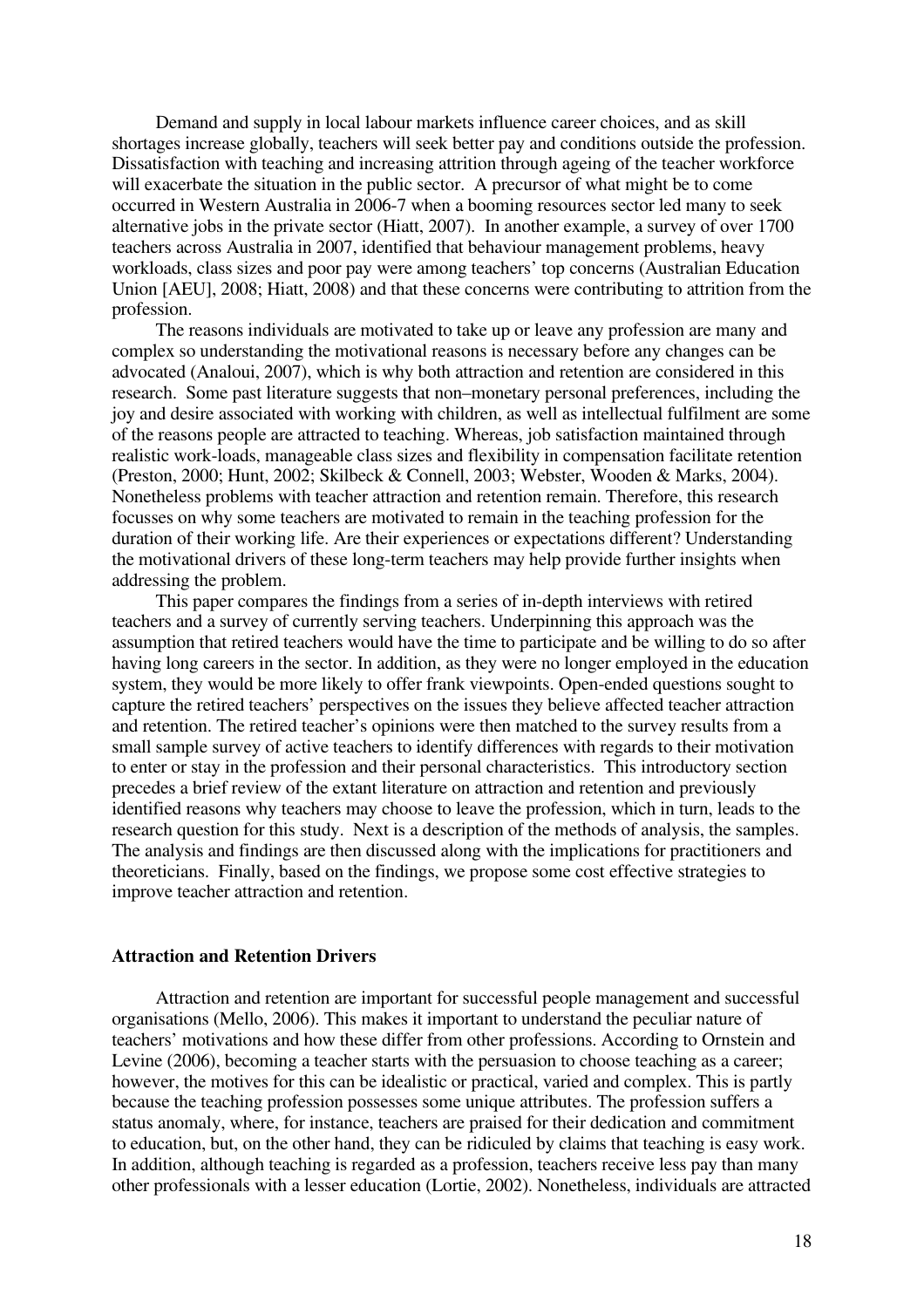to take up teaching places and remain in them, and a number of reasons are posited for why this occurs.

## **Why People are Attracted to Teaching**

A fundamental reasoning that has a long history is that individuals are attracted to teaching because of their personal philosophy about education (Ornstein & Levine, 2006). During the classical periods in ancient Greece and Rome, education was encouraged to cultivate human excellence. In medieval times, and later during the religious reformation of the 16th and 17th centuries, religious membership facilitated the preservation and institutionalisation of knowledge (Ornstein & Levine, 2006). Even in today's schools, many individuals are drawn to teaching because of their philosophical beliefs. An example of this is the Steiner Waldorf education approach (Nicol, 2007), where the teacher has a sacred task to develop the child to fulfil his or her own unique destiny in life (Hale & Maclean, 2004; Steiner, 1988).

Previous studies have examined some of the intrinsic and extrinsic motivational preferences of teachers. One intrinsic reason that is often cited is the desire and joy of working with children. Another is the intellectual fulfilment that comes from imparting knowledge and making a valuable contribution to society (Kyriacou & Coulthard, 2000; Reid & Thornton, 2000; Committee for the Review of Teaching and Teacher Education, Commonwealth of Australia [CRTTE], 2003; Skilbeck & Connell 2003; Ornstein & Levine 2006). For example, a survey of teachers carried out in 2002 by Australia's Ministerial Council on Education Employment Training and Youth Affairs (MCEETYA, 2003) found that approximately 31% of the respondents enjoyed working with children, 22.0% had a desire to teach, and 11.5% were attracted through a recruitment campaign or the positive impact of a role model. A further 8.6% were attracted to the employment conditions and 8.3% had a desire to make a difference or were attracted because of the value of education and care for humans (Skilbeck & Connell, 2003). This matches previous findings by Lester (1986) who argued that people are attracted to this profession because it not only enables them to offer services, but also gives them personal satisfaction as they see their students' accomplishments in later life.

Quite apart from the value of teaching, there are extrinsic reasons why some are motivated to enter the teaching profession. There is evidence that some young graduates choose this profession as it provides job security (Kyriacou & Coulthard, 2000; Webster et al. 2004). Other extrinsic reasons may be the perceived benefits such as length of holidays, promotion prospects and/or the opinions of others (Reid & Caudwell, 1997). Skilbeck and Connell (2003) point out that attraction to a teaching career also depends on conditional factors, such as their family background, their personal experience of other teachers, the availability of alternative work or other societal aspects. For example, men can be discouraged from accepting a profession in primary teaching because of negative perceptions of working with children (Hutchings, 2002; Lewis, 2002). Knowledge of the contribution the teacher makes to a students' success can also make teachers more enthusiastic (Ornstein & Levine, 2006) and this contributes to their job satisfaction.

The satisfaction one derives from working as a teacher is, overall, a major reason explaining why people become teachers (Hunt, 2002) and remain within the profession. The most common components of job satisfaction among teachers have been identified as: having realistic workloads, manageable class sizes, accessible curriculum materials and teaching resources; acknowledgement and reinforcement of good performance; career pathways; reasonable salaries; and opportunities for professional development (Skilbeck & Connell, 2003). When these are present, the implication is that teachers will have high job satisfaction and are more likely to remain in teaching (Norton, 2001).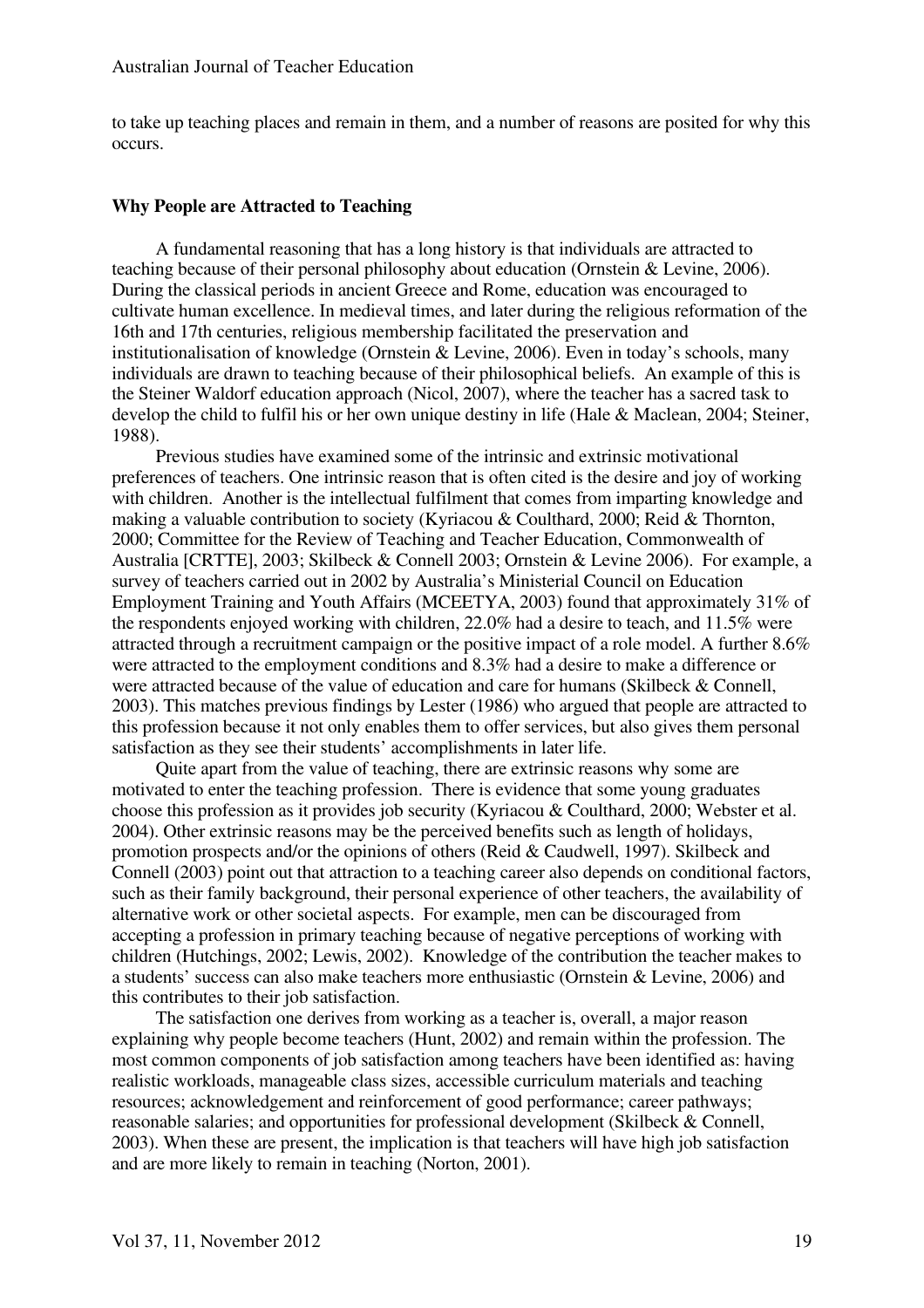## **Why Teachers Leave**

There are a variety of reasons why people leave an organisation or profession. From a personal perspective, individuals may leave an organisation because of conflicting demands and lack of administrative support that will help them realise their goals (Ornstein & Levine, 2006). Other reasons are work – related; such as 'hard' working conditions, poor pay, better job alternatives, difficulty working with supervisors, lack of training, and pressure from non-work related issues, such as domestic problems or ill-health (Bunting, 2005). Others leave because the organisation's goals do not match their own individual goals, interests and/or personality (Schneider, 1987). These reasons apply equally to schools. Factors affecting teacher turnover in the school sector include monetary rewards, personal and/or organisational issues, individual school characteristics, like size, geographical location and the sector type, and the organisational conditions teachers work under (Murnane, Singer, Willet & Olsen, 1991; Ingersoll, 2001a; Marshall & Marshall, 2003; Skilbeck & Connell, 2003), which are discussed below.

### **Teacher Personal Characteristics**

Reasons in this category include personal issues such as age, gender, family situations, level of education, a teachers' field of study, experiences, social contexts, and occupation preferences (Preston, 2000; Mitchell, Brooks, Holton & Lee, 2001; Ingersoll, 2001a). Using age as an example, younger age workers are more likely to leave than older ones (Kirby & Grissmer, 1993; Ingersoll, 2001a; Chelli & Rosti, 2002; Heijden, 2003). Likewise, the highest attrition rates evident among secondary teachers are those with qualifications in science (physics and chemistry), special education, mathematics, and those teachers with the lowest pay (Boe, Bobbitt & Cook, 1997). The ageing of the population generally will also have an effect; for example, a recent Department of Education submission to the Productivity Commission study of the schools workforce identified that 34% of teachers in Western Australia were over the age of 55 years and moving toward retirement (coupled with an increased number of students due to economic growth in the state, this will contribute to shortages over the longer term (submission 45, DOE, 2011).

The career aspirations of those going into the profession are also influenced by individual preferences; for example, a study with academically high-achieving girls indicated that highly feminised professions like teaching tend to attract this category of girls into this sector because it provides the possibility to combine work and family (Marks & Houston, 2002). In a similar vein, supportive flexible work practices and other family-friendly programs are more likely to promote employee work satisfaction and retention, benefiting both the employee and the employer (Burke, Oberklaid & Burgess, 2003).

## **School Characteristics**

The specific working environment also has an influence on attraction and retention. Some of the characteristics at this level include the school size, geographical location, the sector type and the socio-economic status of the student population. The geographic location of a school is a key factor that can influence teacher turnover, with teachers in rural and the more remote areas being more likely to leave than their colleagues in urban or metropolitan schools (Ingersoll, 2001b). Much effort is required to retain staff in the regional or remote regions (Miles, Marshall, Rolfe & Noonan, 2003; Dow, 2004). This is particularly so in WA because of the remoteness and lack of facilities in the rural areas. The socio-economic level of where the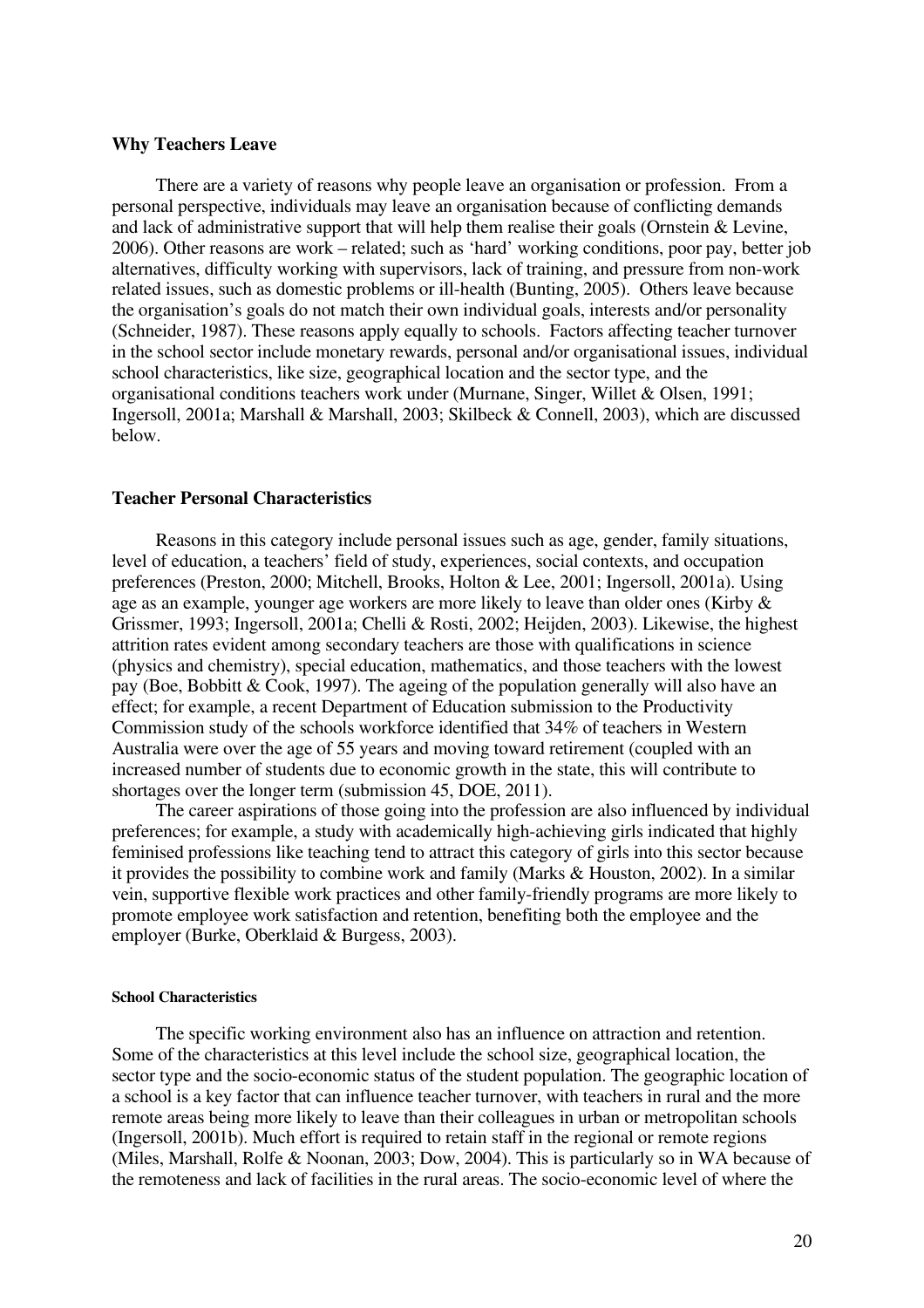school is located is a contributor as well. For instance, research in the United States of America suggests that high poverty public schools experience higher levels of turnover than the more affluent public schools (Bryke, Lee & Smith, 1990; Hare, Heap & Raack, 2001; Darling-Hammond, 2003; Ingersoll, 2003). Research in other industries shows that employees tend to identify more with smaller groups (Tyson, 2006), however, for schools, teachers seem to prefer larger school environments to smaller ones (Ingersoll, 2001a) as there is often more support both within and outside the organisation.

### **Organisational Conditions**

A workplace that is interested in and provides suitable conditions of employment and rewards employees as professionals seems to be in a better position to retain good people (Fullan, 2001). The internal work conditions can be divided into working conditions and relationships. Conditions refer to the compensation structure and level of administrative support, whereas working relations refer to the degree of conflict and strife within the organisation and the extent of employee input and influence over organisation policies (Ingersoll, 2001b). Another contentious issue is salaries.

Although the starting salary for teachers is comparable to other professions, teachers reach the top of their salary scale eight to eleven years after entering the profession (DEST, 2003). This compares poorly against many other professions that not only have higher salary progressions during this period, but also have greater opportunities for promotion. Once teachers reach the top of their salary range they may stay on this rate until retirement unless they choose an alternative pathway, such as taking up administrative duties (Australian Senate Employment Education References [ASEERC], 1998). So a lack of diverse opportunities in work and disadvantages in earnings and promotions can work together and contribute to why teachers leave the profession (Buckingham, 2008).

Another reason for teacher attrition may be the work environment and often cited is the inadequate support from administrators (Billingsley, 1993; Hare et al., 2001; Ingersoll, 2001b) and non-involvement of teachers in decision-making (Billingsley, 1993). The Education Department recognises these challenges and is already starting to do something about this; for example, Sharyn O'Niell, the Director General of Education WA (Department of Education Annual Report, 2010-11) has already indicated there will be greater devolution of decisionmaking to the schools and this will include more autonomy in relation to staffing decisions. There is considerable evidence in the literature that building a supportive, positive non-'toxic' environment where reliability and trust are high, enriches employees and helps to generate a sense of comradeship that in turn helps to retain employees (Abbasi & Hollman, 2000; Dobbs, 2000). Alternatively, disruptive social and professional interactions in schools will lead to higher turnover (Norton, 2001) and this can be seen in the attrition of teachers because of disciplinary problems with students (Ingersoll, 2001a).

Lack of job satisfaction is another reason teachers leave (Ingersoll & Smith, 2003; Webster et al., 2004). Job satisfaction could influence how employees perceive the relationship between their work role and the fulfilment of values important to them (Locke, 1996; Bunting, 2005). Teachers' response to the absence of job satisfaction is no different; many resign from their positions (Ornstein & Levine, 2006). One source of dissatisfaction amongst teachers is their inability to balance work with non-work commitments (Kyriacou & Coulthard, 2000; Webster et al., 2004). Balancing the inside work and outside work life of an employee is important for schools and providing flexible work arrangements can help (Fisher, Schoenfeldt & Shaw, 2006). Another source of dissatisfaction is the perceived drop in the status of teaching as a profession (Council for the Australian Federation [CAF], 2007; Fullan, 2001) and this is a particular problem in Western Australia.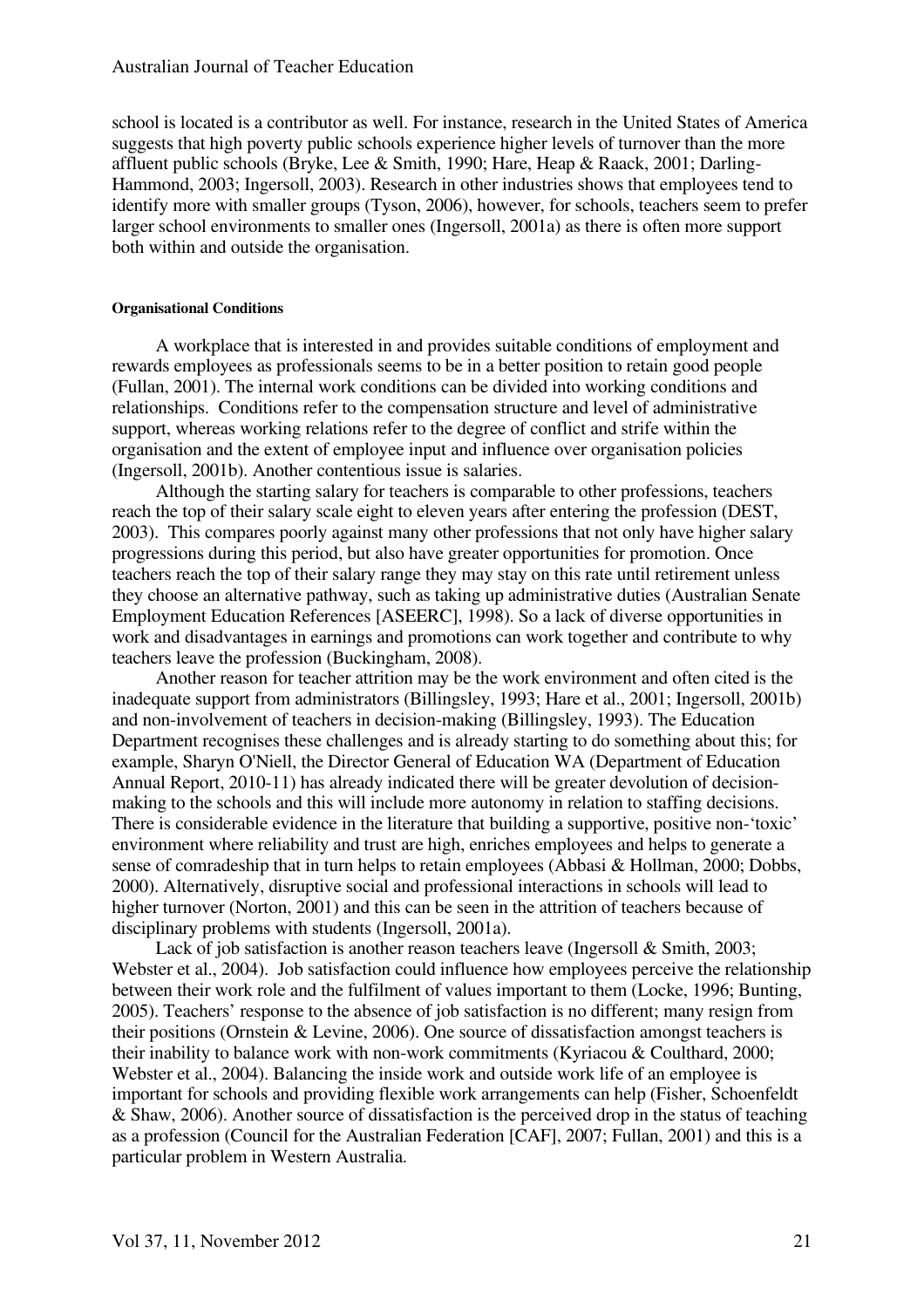The decision to leave the teaching profession may also be due to stress from fatigue and frustrations (Go`mez-Mejia, Balkin & Cardy, 2004; Cooper, 2006). A job-related stress develops because of the employees physiological and psychological responses towards a type of condition or stressor at the work place (Zellars, 2002). Within the school context, stress could be created by the need to produce detailed paper work (Fullan, 2001), teaching subjects out of their individual field of expertise (McConney & Price, 2009) and changing standards for assessing student performance which may be time-consuming and difficult to implement (Department of Education and Training Western Australia [DETWA], 2003; Hiatt, 2005; Ornstein & Levine, 2006; Berlach & McNaught, 2007). Despite this, some are clearly happy to remain in the profession.

For this reason we chose to seek feedback from retired teachers, to see if they could provide a different perspective and provide insight into why some teachers stayed in the profession and what more could be done to attract and retain teachers. The retired teachers provide a different and very useful perspective. They fall under the Typical or Atypical participant selection criterion suggested by Veal (2005) because they are typically a set of successful teachers who have completed their career and left the profession by natural attrition, or had taken early retirement. Their experience and the fact they are no longer employed places them in a unique position to make observations about the profession with the benefit of some distance from the day to day engagement of an employee. To give balance to the opinions of these teachers, we also sought some feedback from serving teachers in the public school sector to see if there were substantial differences in their perceptions. This led to the following research questions. *Why are people attracted to teaching, i.e. why do they become a teacher and why do they stay or go?* The second question asked: *What strategies could be implemented to improve attraction and retention rates within the profession of teaching?*

## **Method**

The overall methodology employed was qualitative. A qualitative research approach is well suited to tackling complex social processes that require systematic investigation in their natural setting (Gomm, Hammersly & Foster, 1989; Denzin & Lincoln, 2000). Qualitative methods comprise an array of interpretive techniques based on the assumption that reality is socially and subjectively constructed, rather than objectively determined. Hence, the qualitative researcher studies things in their natural settings and tries to explain a phenomenon according to the meanings people give to it through the use of interpretive practices (Alvesson & Deetz, 2000; Denzin & Lincoln, 2005; Veal, 2005). This approach fits with the constructivist paradigm.

The decision regarding which research method to adopt is typically governed by the paradigm or fundamental beliefs that shape the perception of the subject (Burrell, Gibson, Burrell & Morgan, 1979; Denzin & Lincoln, 2005). Collis and Hussey (2003) discuss two extreme paradigms at opposite ends of a continuum; these being positivist and objective at one end, or phenomenologist and subjectivist at the other extreme. As the aim was to construct a picture of the teachers' reality, a qualitative approach based in the constructivist paradigm, was deemed most appropriate for this study. As recommended by Guba and Lincoln (2005) and Patton (2002) this draws on the collective view of the respondents to reconstruct their understanding of the issues.

Gathering qualitative data allows for contextually rich insights and understanding to be drawn from a relatively small sample as recommended by Gomm et al. (1989), Marshall and Rossman (1989) and Denzin and Lincoln (2000). Data was gathered in late 2006, via two separate data-gathering procedures. One was an in-depth interview with retired teachers and the second was a survey of current practising teachers. A mixed design was chosen as it was convenient and allowed information to be gathered from a variety of respondents, which adds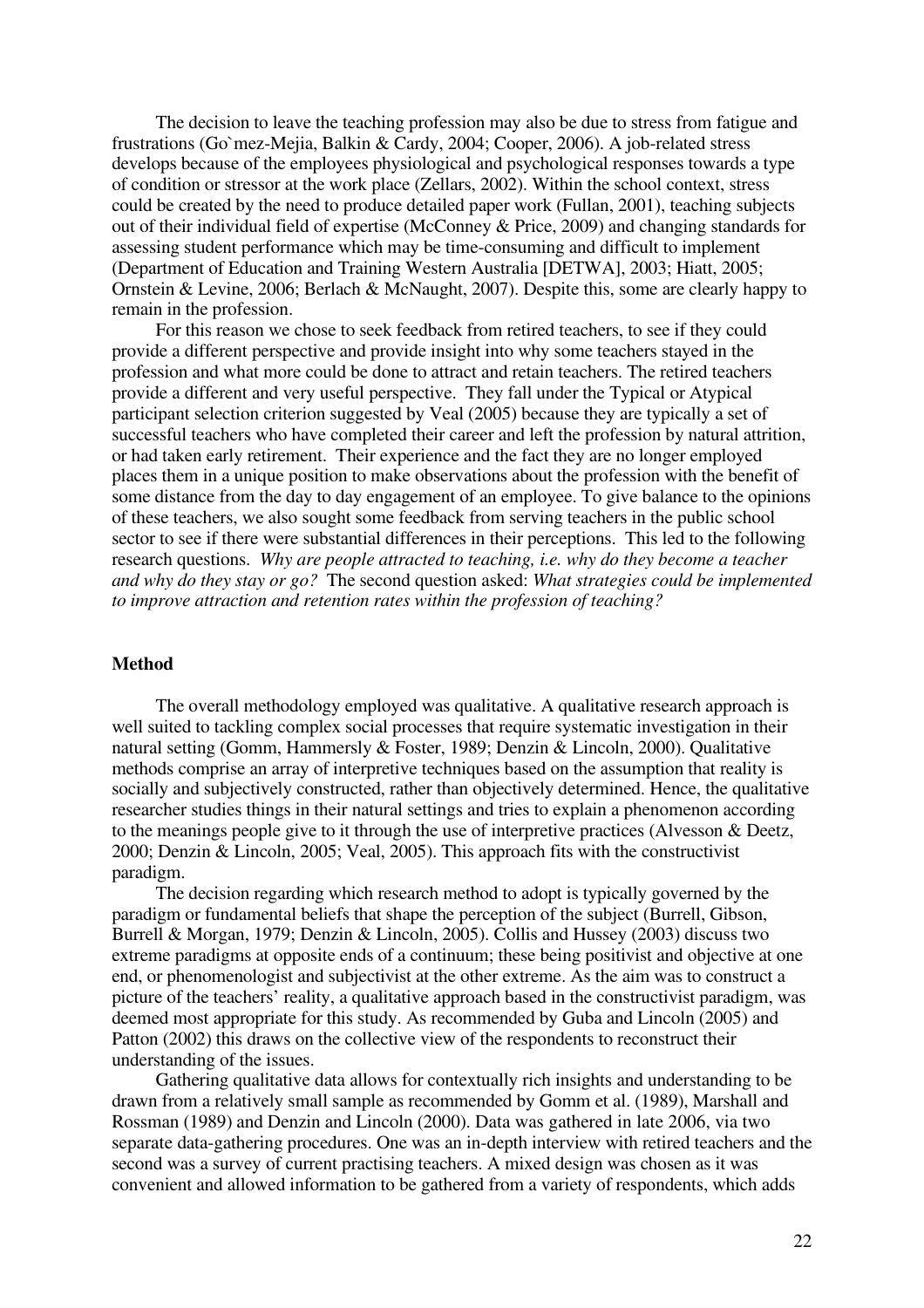rigour, breadth, complexity and richness to the inquiry. In line with the recommendations of Denzin and Lincoln (2005) this also allows for some statistics and graphs to provide insights and understanding of the data, to demonstrate both the variance and commonality across respondent answers. All data was collected on-line as this is a low cost option (Meho, 2006) that facilitates access to geographically dispersed participants (Im  $&$  Chee, 2006). One disadvantage is that it can reduce non-verbal cues, but this is balanced against having more time, less pressure and respondents using their own voice (Meho, 2006).

A request for voluntary participation was posted to the WA Retired Teachers' web page. Those who elected to participate in the study were directed to a second site via a hyperlink, so that responses were redirected to the researcher's e-mail address by an automatic web-e-mail trigger. Respondents to the cross-sectional survey of active teachers were invited to participate via a notice placed on the West Australian Department of Education (DET) website. These respondents were from public schools, as this is where shortages are most prevalent. All qualitative responses were categorised and tabulated via a deductive process to build descriptions of the themes that emerged. This involved examining and categorising the gathered qualitative data into themes and sub-themes under each issue covered in the different interview questions. The quantitative data was analysed non-parametrically with central tendency computations to determine the typical and most frequent responses. Median data were used to obtain the representative responses and mean or mode values were used as secondary ranking criteria to break a tie if this occurred. Cross tabulations were also used to see if there were different patterns among the groups and whether a relationship existed between the variables as recommended by Ary, Jacobs, Ravavich and Sorensen (2006).

## **Measures**

Open-ended questions were used to solicit the retired teachers opinions on what attracted them and others to teaching, why some teachers leave and what strategies could improve the attraction/retention problems. Examples of these questions are "*Please explain why you think people are attracted to teaching?*" and "*What attracted you to teaching*?" In addition, questions were asked about the working conditions; for example, "*How important is professional development in the attraction and retention of teachers*". Respondents were also asked to rank 7 items that were identified in the literature as factors contributing to the attraction and retention of teachers. These included the working conditions, school conditions, living conditions in the school location, curriculum and extraneous demands, alternative employment opportunities, personal characteristics of teachers, and perceptions about the attractiveness of teaching.

The electronic survey of current practising teachers asked for both quantitative and qualitative responses. Responses to eighteen questions were rated using Likert type scales, where 1 measured *least or not important*, 5 measured *moderately important* and 10 measured *very important*. These questions asked about items that attracted individuals to enter the teaching profession, such as the intellectual stimulation, interest in working with children and job security. Sample questions about attraction included "*I enjoy working with children*" and "*Teaching is intellectually fulfilling*". Ten statements about general strategies to improve teacher retention followed and respondents were asked to rank these from 1 to 10, using the same values as for the Likert type scaling of the previous set of questions. These statements referred to working conditions and practices, career progression, support and working locations. A sample of these statements included "*need more competitive salaries*", "*give Principals more choice in staffing*" and "*provide more trained classroom assistants*". A further five statements relating to strategies to retain early career teachers asked respondents to rank these from 1-5, with 5 being the highest ranked item. A sample of these statements included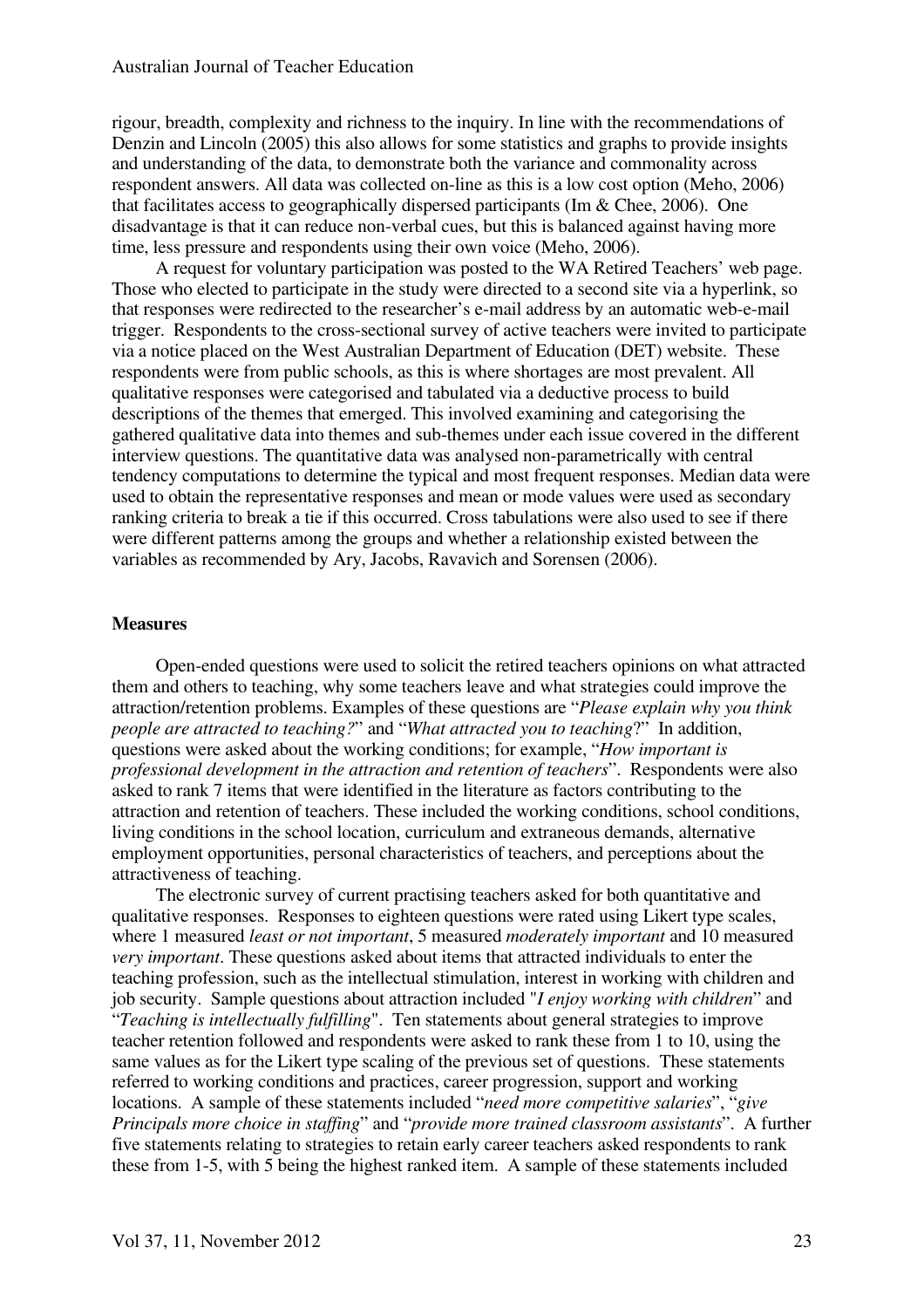"*Confirm employment for high achieving graduates early*", "*Provide more support and professional development to early career teachers*" and "*Provide mentors to early career teachers*". Respondents were asked to indicate if their preferred location for teaching was in a metropolitan, rural or remote location and whether they intended to continue as teachers in the short, medium or longer term. The demographic data collected about both sets of respondents included the sector of employment, subject area, employment duration as a teacher, gender and age range.

## **Sample**

Five retired teachers participated in the interviews. All were over fifty years of age. One was female and four were male. There was an equal mix of teachers with metropolitan and regional school location experiences (80% each), 40% had taught in remote regions and all participants had over 21 years teaching experience. Thirty-one active teachers participated in the survey. Of these 31 respondents, 71 per cent were female and 29 per cent were male. Their experiences ranged from less than five years to more than 21 years in the teaching profession. Seventy four per cent taught in Metropolitan schools and 26 per cent were from Regional and Remote areas. Early career teachers (aged  $20 - 30$  years) made up 26 per cent of participants, 23 per cent were aged between 31 – 40 years, 32 per cent were between 41 – 50 years and 19 per cent were over 50 years.

## **Results and Findings**

The 5 participating retired teachers (coded as RT1- RT05) agreed that they went into the teaching profession because it helped them contribute to society through imparting skills to students. Some enjoyed working with children, others referred to educational and personal values, whilst some cited other reasons such as reasonable salaries, flexible hours, and sufficient holidays. Specific comments from the retired teachers on what attracted them to teaching include: "*the freedom to be somewhat autonomous, the non-office environment ..."*  (RT03)*;* and *the holidays, desire to impart knowledge, working with children or youth, money …; adventure…"* (RT04). They cautioned that, "*many new teachers today do not go into teaching for the right reasons. It is usually because of their (low) tertiary entrance ranking score ..."* (RT02)*; many people are attracted by starting salaries and long holidays, with medium-term opportunities to travel/work overseas. Very few are interested in the intrinsic or social value of education*" (RT05).

Drawing on information from the literature, the retired teachers were asked to rank what they believed were the most important factors influencing teacher attraction and retention. The rank order was derived from the mean score of the five participants in each category. The results of this are shown below in Table 1.

| <b>Retired teachers</b>       | <b>RT.1</b> | RT.2 | RT.3 | <b>RT.4</b> | <b>RT.5</b> | Mean |
|-------------------------------|-------------|------|------|-------------|-------------|------|
| 1. Working Conditions         |             |      |      |             |             |      |
| 2. School Conditions          |             |      |      |             |             | 3.2  |
| 3. Perceptions about Teaching |             |      |      |             |             |      |
| 4. Living Conditions          |             |      |      |             |             | 4.2  |
| 5. Alternative Employment     |             |      |      |             |             | 4.4  |
| 6. Personal Characteristics   |             |      |      |             |             |      |

**Table 1: Rank order of factors most important for teacher attraction and retention**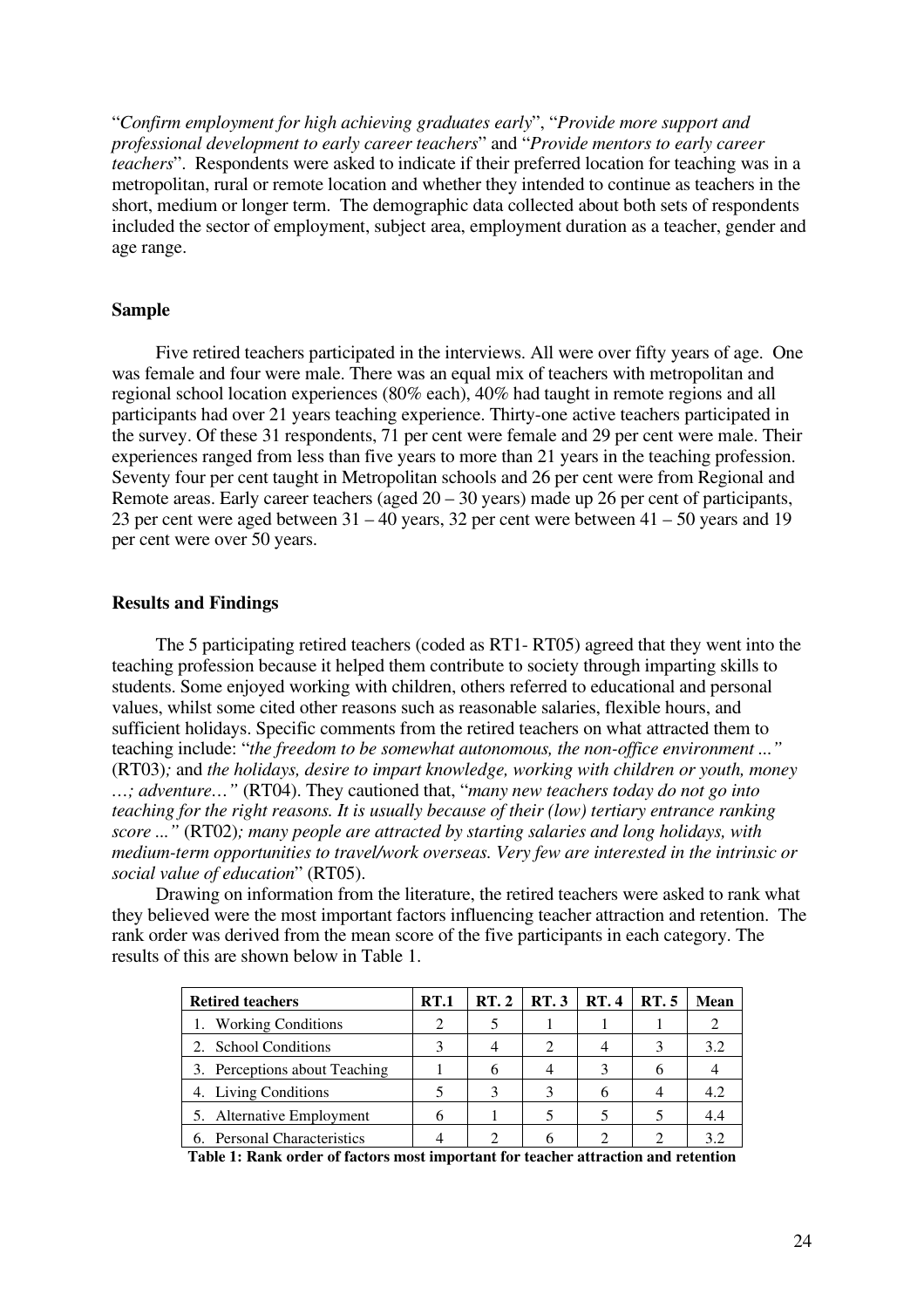## Australian Journal of Teacher Education

'Working conditions' were considered most influential for teacher attraction and retention. Issues that relate to this grouping include compensation, reward and/or recognition schemes, career progression, effective professional development, fair appraisal and performance management of teachers. The 'personal characteristics of teachers' were ranked second and this confirmed the importance of intrinsic motivational drivers for teacher retention. 'School conditions' also ranked highly and inherent within this is the importance of a strong and positive culture. Another topic that was raised by each of the respondents, although it was not ranked or considered more important than the other factors, were the demands of the curriculum and other demands on teacher's time, such as undertaking administrative or extracurricular responsibilities.

The reasons the active teachers gave as to why people were attracted to teaching are shown in Table 2. These are grouped into the three categories of intrinsic, conditional and extrinsic reasons.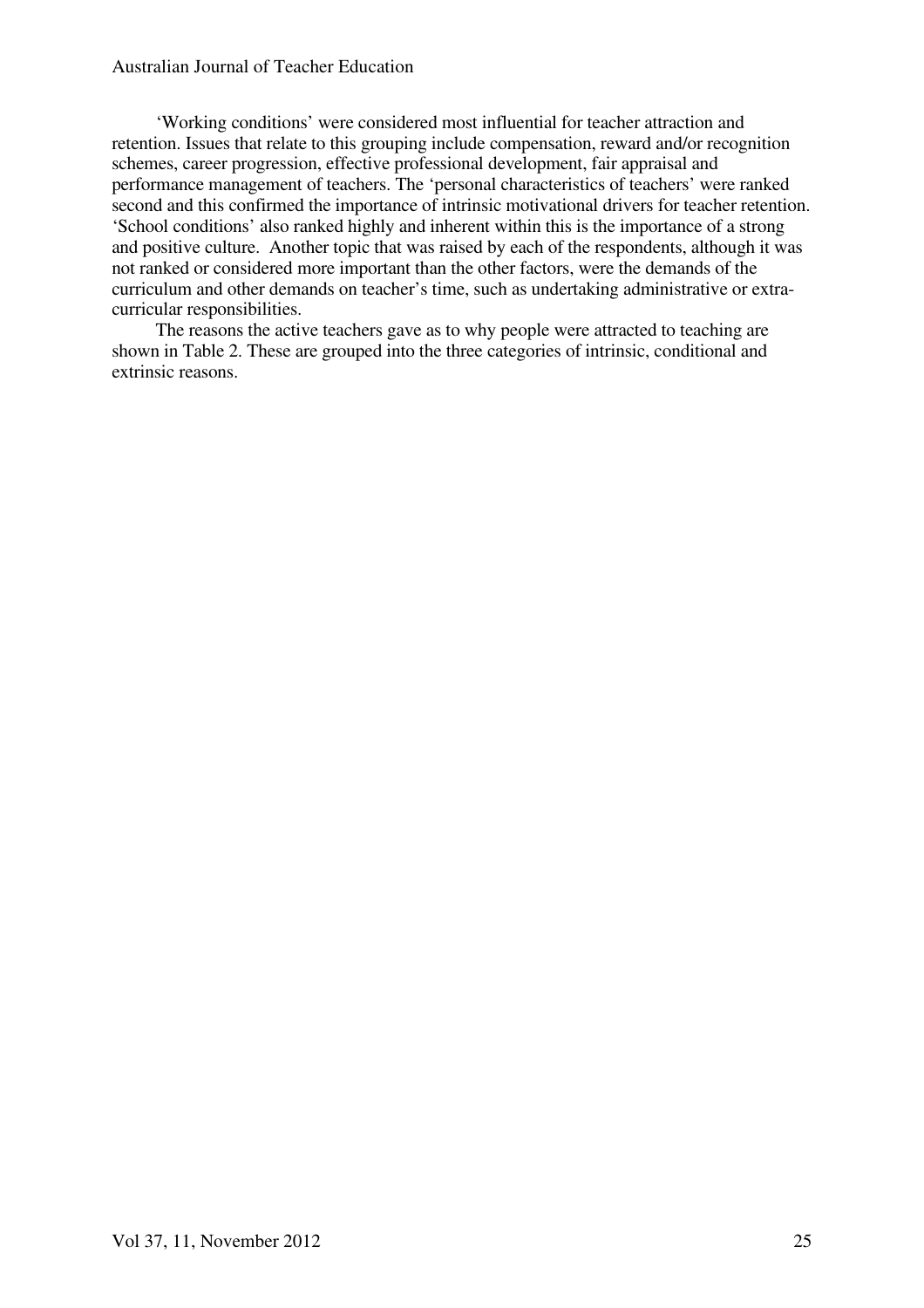|       | <b>Reasons</b>                                                      | <b>Mean</b>    | <b>Median</b>  |
|-------|---------------------------------------------------------------------|----------------|----------------|
| Int.  | I enjoy working with children                                       | 8              | 10             |
| Int.  | Teaching is intellectually fulfilling                               | $\tau$         | 8              |
| Int.  | Teaching helps me contribute to society                             | 7              | 8              |
| Int.  | Teaching allows me to work in a subject area I love                 | 8              | 8              |
| Int.  | Teachers have a positive impact as role models                      | 7              | 8              |
| Ext.  | Teaching offers me flexible hours and sufficient holidays           | 7              | 8              |
| Int   | Schools offer educational values                                    | 6              | $\tau$         |
| Cond. | My career as a teacher suits my family needs                        | 6              | $\overline{7}$ |
| Ext.  | offers me opportunities for professional<br>Teaching<br>development | 6              | 6              |
| Ext.  | Teaching offers good job security                                   | 5              | 6              |
| Cond. | My own school experiences attracted me to teaching                  | 5              | 5              |
| Ext.  | Teacher's salaries and benefits are very reasonable                 | 5              | 5              |
| Ext.  | Teaching provides an opportunity to travel                          | 5              | 5              |
| Ext.  | The profession offers good promotional prospects                    | $\overline{4}$ | $\overline{4}$ |
| Ext.  | Teachers receive positive acknowledgements from society             | 3              | 3              |
| Int.  | My religious values influenced my decision to teach                 | $\mathbf{2}$   | $\mathbf{1}$   |
| Cond. | A teaching recruitment campaign attracted me to teaching            | $\overline{2}$ | 1              |
| Ext   | Access to curriculum materials benefits me as a parent              | 3              | 1              |

**Table 2: Reasons participants were attracted to teaching** 

NB: Reasons are ranked as: Intrinsic – Int.; Conditional – Cond.; Extrinsic - Ext.

The active teachers who participated in the survey were asked to rate the level of importance they attached to each of the eighteen reasons people are attracted to the teaching profession, on a scale from  $1 - 10$  (from least to very important – very important  $8 - 10$ , moderately important 4 - 7 and least important 1 - 3). Responses were evaluated using the median, which is the best indicator of a typical measure, as the ranking criterion and arranged in order of importance from the most critical to the least critical.

The five top reasons for being teachers (which were high in importance) were intrinsic ones, such as the joy of working with children, teaching as intellectually stimulating, or making a contribution to society, although twenty-eight per cent and eleven per cent respectively thought they were only moderately or least important. Interestingly, this lower eleven per cent indicated they were teaching because it suited their family needs or provided an opportunity to travel.

Generally the extrinsic motivators, such as opportunities for professional development, job security and salaries and benefits, were found to be mostly moderately important. This suggests these aspects are important even for participants who had ranked the more intrinsic reasons as very important. Even when considering age differences it was still apparent that the intrinsic motivators were still the most important drivers in attracting each age group to the profession.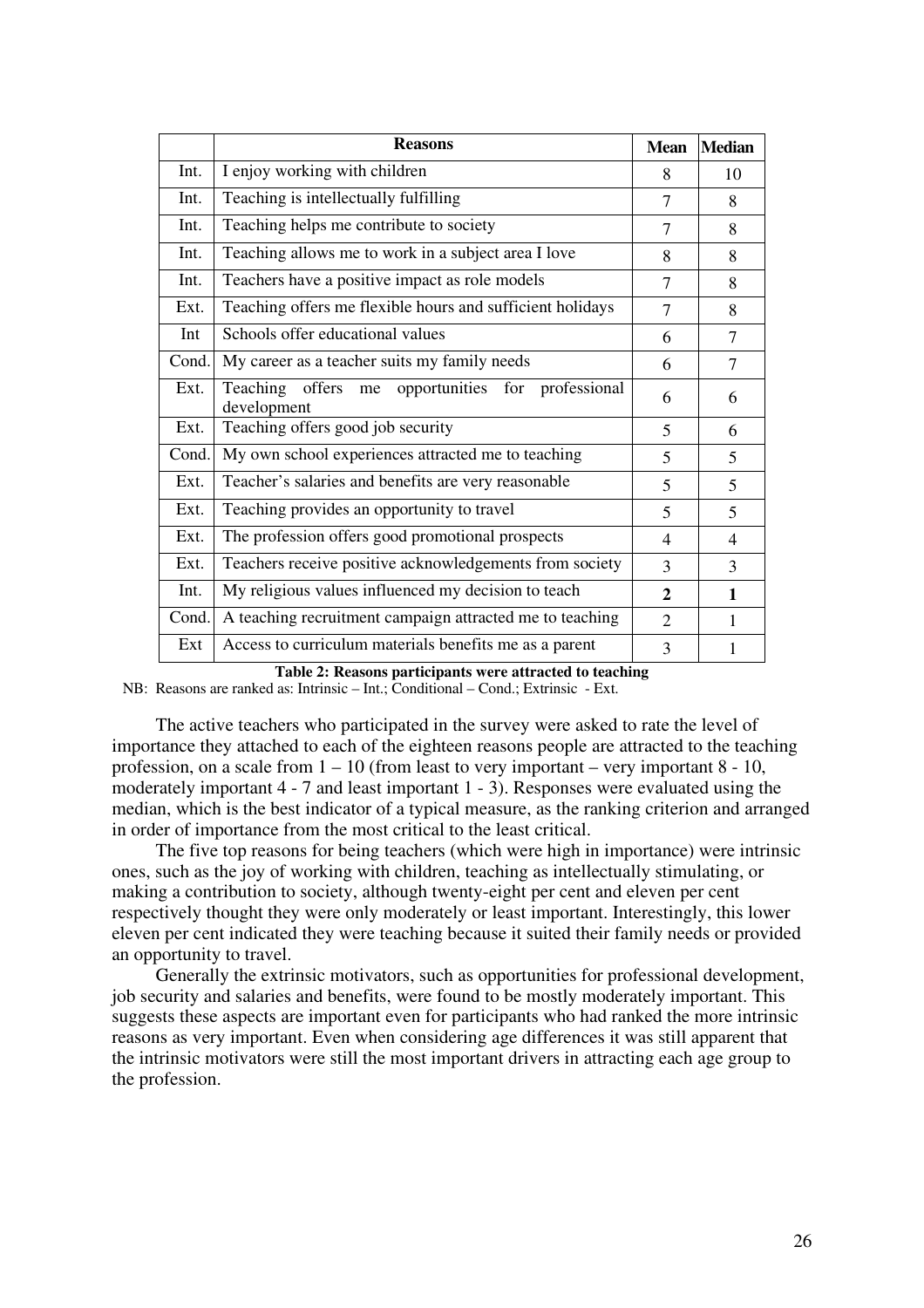## **Why do Teachers Leave the Profession?**

The retired teachers made a number of comments and these have been allocated into the various themes explained below.

## **Working Conditions**

Participants pointed to inadequate reward for individual achievements, and poor salaries and conditions relative to other professions.

## **School Conditions**

Poor discipline in schools, and in the public sector there emerged concern that the government is not giving teachers a sufficiently free hand to handle this issue. Participants stated that, "*more needs to be done in schools with behaviour. Very often teachers get no back up … children are doing as they like."* (RT02) *"*Another participant commented, *"…there is a lack of support in many schools for behavioural management problems. If only state schools could expel students as easily as is done in private schools there would be much less of a problem.*" (RT05) There is also the issue of lack of respect for teachers and their views. Furthermore, there was the issue of school leadership. Participants were of the opinion that in some cases school leadership is under stress. Sometimes there is an absence of management teacher aligned objectives, with administrators pursuing self-motivated goals.

#### **Perception that Teaching is Unattractive**

There is the low profile of the teaching profession in the eyes of the community. A retired teacher participant stated "*teaching needs to be seen as a worthwhile profession and I don't mean WACOT (Western Australian College of Teaching). Somehow it needs upgrading in the community*" (RT02).

## **Living Conditions**

Problems arise from living in the countryside. Unfortunately, country postings appear to be implemented in a bureaucratic manner that does not consider family commitments. As a retired teacher participant recalled, "*my wife and I spent 3 years in a remote location. I was posted to Narrogin (215 kilometres to the Southwest of Perth) and then to Tom Price (1047 kilometres North, in the Pilbara). No one cared. They moved us out to remote areas because of a staffing formula*!" (RT04).

### **Alternative Employment Opportunities**

The participants suggested that teachers who leave to go to alternative professions appear to be those who came into teaching for the 'wrong reasons'. As already mentioned, some study education because of their low TER score. One retired teacher participant highlighted that "*the universities are at fault for enrolling for money grants anyone who will do the Ed Degrees*" (RT01).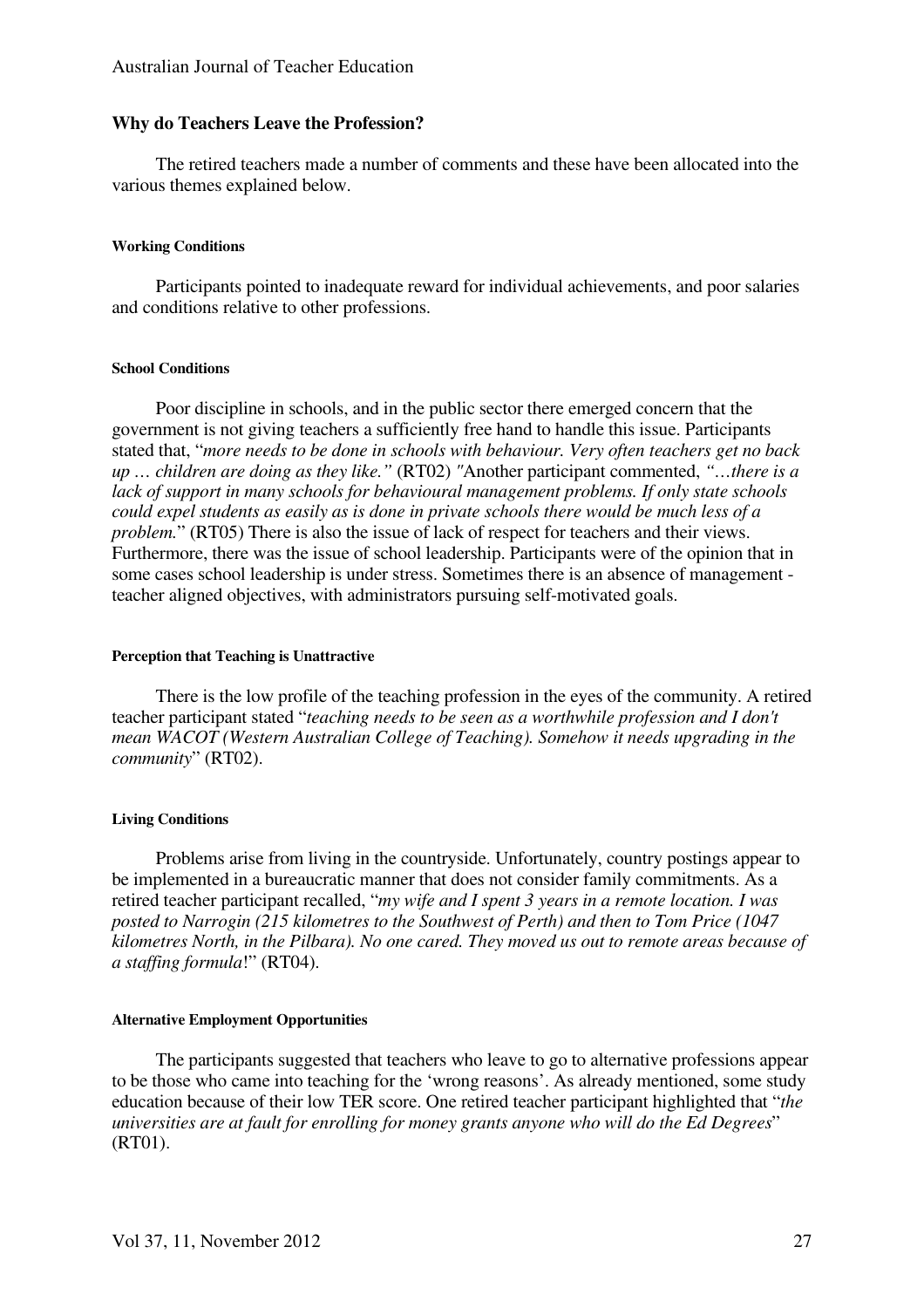#### **Future Turnover Intentions**

Of the current active teachers who participated in the study, twenty-nine per cent desired an immediate change of career from teaching and, of those with up to 5 years' experience, sixty-six per cent indicated they wanted to leave the profession within 5 years. Seventy per cent of those with 5 – 10 years' experience wanted to leave within 5 years. Of the teachers with 21 years or more experience, forty per cent wanted a career change. Fifty per cent of those in the  $11 - 15$  years' experience range intended to stay until retirement. All the teachers with  $16 - 20$ years' experience wanted a career change. Further analysis examined the relationship between the participants' personal characteristics and their intentions to stay or leave the profession and found respondents wishing to 'leave now' placed the least importance on intrinsic factors, while those wishing to stay attached a relatively higher degree of importance to the intrinsic factors. Similarly, the participants who wished to stay appeared to appreciate their current salary and benefits more than those who wished to leave. There was no discernible difference in the conditional factors or reasons.

## **Discussion**

The retired teacher's contributions were important to this research as this group had been long-serving teachers. When asked to identify the critical attraction and retention factors for teachers in order of importance, they identified working conditions, followed by the personal characteristics of teachers, and the school conditions and living conditions in the school location. Their fifth ranked issue was the perception that teaching was unappealing or unattractive as a job or profession and this was followed by alternative employment opportunities. The retired teachers added another category related to working conditions and the school environment, which included issues such as the curriculum and other work-related demands. It was interesting to note that when these motivators were related to attraction and retention separately, the dominant attraction factors, in order of decreasing importance, were the personal characteristics, the school location, the perception that teaching is unappealing or unattractive, and alternative employment opportunities. This may suggest that their initial ranking was more related to retention, rather than attraction factors. This also matches the finding that the categories that most directly influenced retention of teachers in a school were the working conditions, school conditions, curriculum and extraneous demands. These findings suggest that both intrinsic and extrinsic motivators are important; there is not only a need to improve pay and conditions - employee autonomy, support and recognition are also critical.

Perhaps of more interest is the focus on intrinsic motivators. The retired teachers considered these the most important attraction motivators and indicated that they felt that younger teachers were less intrinsically motivated. However, this was not borne out by the results. Intrinsic motivators were the most significant attraction drivers for the active teachers. Most emphasised they were attracted to teaching because of intrinsic personal characteristics, such as enjoying working with children, finding teaching intellectually fulfilling, that teaching helps them contribute to society, teaching a subject they loved, or being positive role models. These personal characteristics strongly influenced their attraction to and intentions to remain in the teaching profession, which matches findings by other researchers (Hunt, 2002; CRTTE, 2003; Skilbeck & Connell, 2003). However, a new finding uncovered in this study is the contrast between those who desired an immediate change of career from teaching and those who wished to remain. Respondents who indicated they wanted an immediate career change placed least importance on intrinsic motivational factors compared to those wishing to remain in the profession. This suggests that far more emphasis needs to be placed on intrinsic motivators when selecting entrants to the teaching profession, and implementing strategies to maintain intrinsic motivation throughout a teacher's career.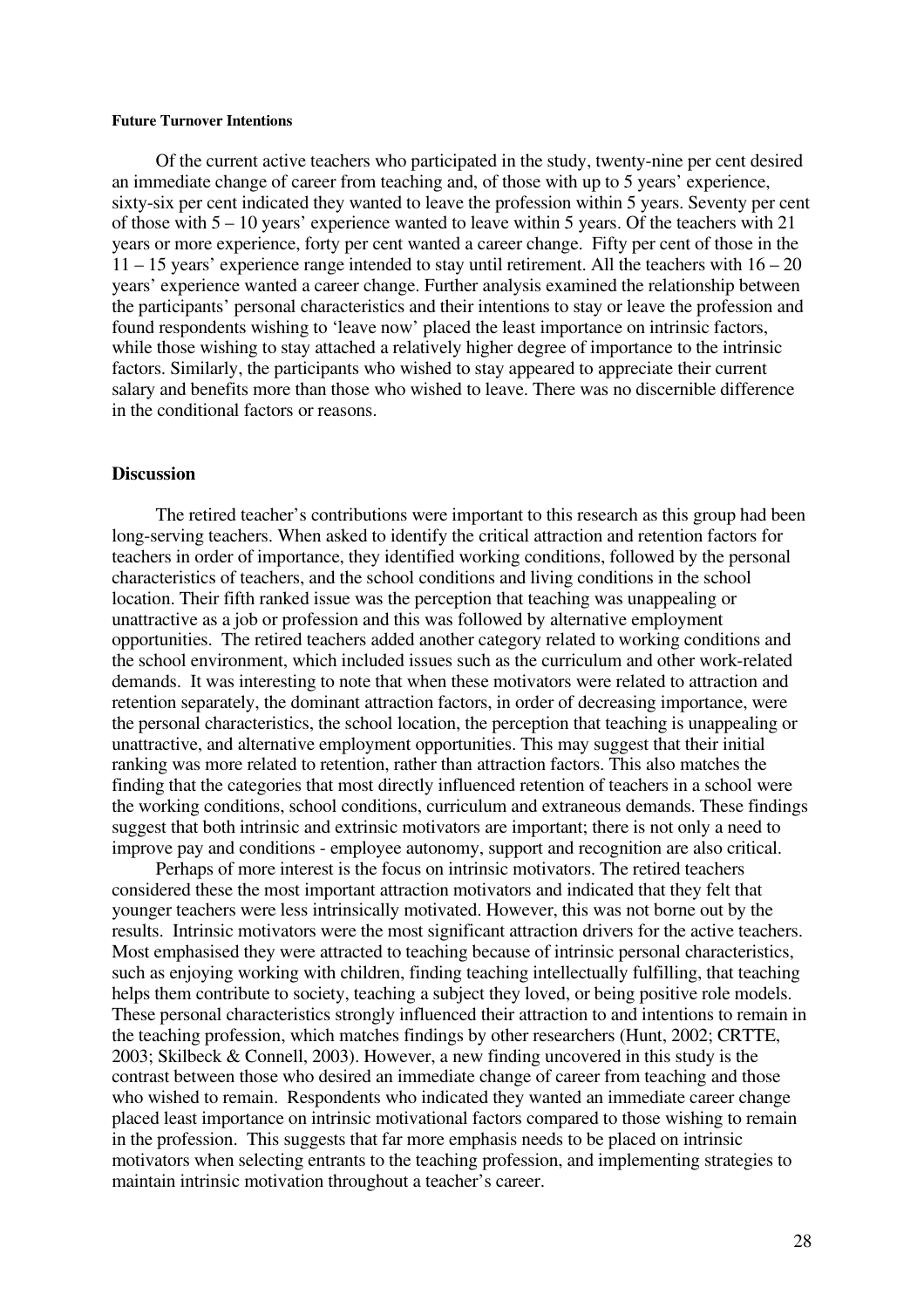## Australian Journal of Teacher Education

The respondents identified a number of extrinsic rewards that need aligning to bolster the intrinsic values. For example, it is very difficult for a teacher to maintain the intrinsic motivational belief that what they do is important if this is not reinforced in the school and by parents and society. Providing opportunities for professional development, good job security, reasonable salaries and benefits, and good promotional prospects can help do this. Another example was about choice of working in remote locations. Many indicated they would be happy to work in remote locations for short duration postings. The issue here is being aware of the needs of the teachers and responding to these more flexibly, to build greater resilience and provide better support for teachers. The perceived low status of teaching, which has also been identified in other studies (Troman & Woods, 2000; Go`mez-Mejia et al., 2004) undermines intrinsic motivation, particularly at low periods during the teacher's career. This applies to other factors that have previously been identified, yet still not sufficiently rectified. For example, poor workplace conditions (Buckingham, 2008) and stress in schools (Fullan, 2001) related to poor social conditions or poor management, increase the stress and challenge for teachers. This is borne out by the retired teachers' emphasis on having the right culture.

The retired teachers agreed teachers were more likely to stay if they felt supported within their subject area, department and school, matching Ornstein and Levine (2006) and Skilbeck and Connell's (2003) findings on the importance of the organisational conditions. Similarly, building a stronger community of practice and providing greater support to early career teachers, as argued by Harding and Parsons (2011), would also make a difference. The retired teachers stressed that poor leadership and the absence of aligned management - teacher objectives also affected retention, whereas reversing these would have the opposite effect. Three of the seven factors they identified are continuing problems; the communities' perception of teaching as a low profile profession, curriculum and extraneous demands in the form of overemphasis on reporting and assessment and the growth of alternative employment opportunities. Joseph (2011) argues that teachers need strategies to help them establish their own identities as teachers, but it needs to go beyond this. If the sector improved leadership, refined the processes of teaching and boosted teacher credibility and standing in society, this would also help teachers to establish their own identity as teachers, and as suggested by our findings, less would leave. Those who became teachers for extrinsic or conditional reasons, such as flexible hours and holidays, suiting family needs or because teaching was the only course they could get into, are still likely to leave. On the other hand, those motivated by intrinsic reasons need improved support to help them remain in the sector.

Given that many of the solutions relate to improving relationships and the culture in schools, there does seem to be a much more active role for effective human resource management (HRM) practices. Selective recruitment and selection, performance feedback, mentoring, as well as training and development, are just some of the many human resource practices that have benefited many other public and private sector organisations (Mello, 2006, Lundy & Cowling, 1996; Armstrong, 2000). It must be acknowledged that the devolution of more responsibility to Principals at the school level is likely to lead to some positive changes and one would hope that this would go far enough to encourage a better fit at the local level. In addition, the Department of Education (DOE) is also providing more human resource management support through consultancies to assist with job design human resource management support and equitable work practices (DOE Annual Report, 2010-11) Implementing this more strategic approach to human resource practices should assist schools to address working conditions. This could include professional development, appraisal and performance management, recruitment and selection and shaping school cultures to develop environments that achieve the desired levels of respect, friendliness and support.

This study does have limitations and among these is a concern about the generalisability due to limited sample sizes, although it is encouraging that these results do match similar studies. In addition, the data was collected during 2006, at a time when Western Australia had a booming resources sector that promoted growth and alternative well-paying jobs. The high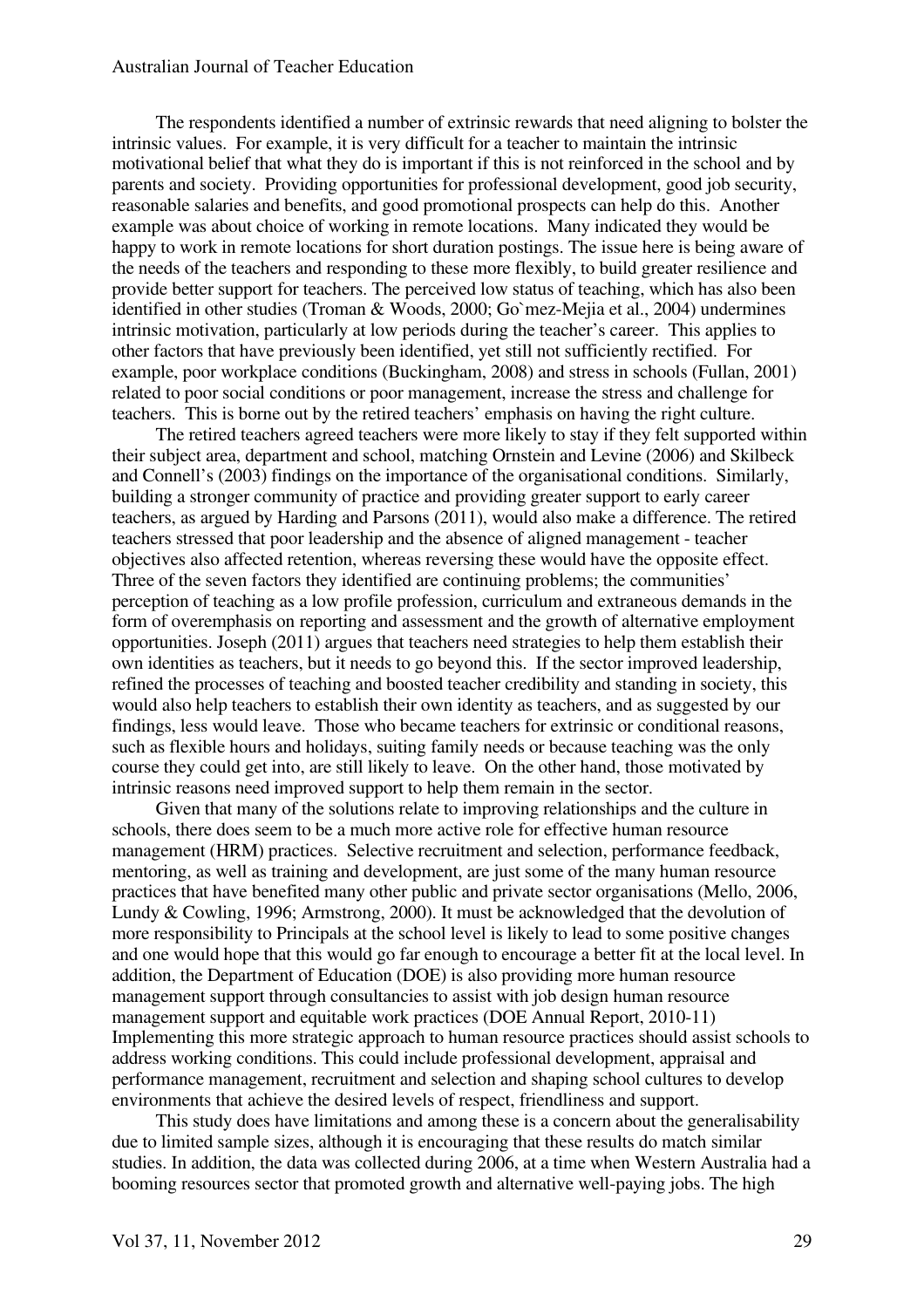earnings of many unskilled workers in this sector highlighted discrepancies in teacher pay and conditions and did lead some teachers to seek alternative jobs in the private sector (Hiatt, 2007). However, the global economic downturn in 2008/9 has coincided with more graduates accepting teaching positions and fewer teachers retiring or leaving the sector (ABC, 2009). The findings of this study suggest that movement out of the teaching sector in response to the economic cycle is more likely to affect those who entered the profession for extrinsic reasons. On the other hand, changes implemented by the Western Australian Government will make public schools more competitive with the Catholic and Independent schools as an employer.

Attracting and retaining the best Principals for low social-economic status schools is one of such changes. While still at the trial stage, the Department of Education WA is offering incentives to Principals that vary from \$5,853 to \$28,703, though these can be even higher for Principals moving into the regional areas (DOE, 2012). Greater decision-making is also being devolved to the local level. Principals, parents and school communities are taking a more active role in decisions about staffing and Principal selection (DOE, 2012). According to the Director General of the state, the changes will make "a strong system of distinctive public schools which is critical to a cohesive society." (O'Neill, 2012)

## **Conclusions**

The objective of this study was to interrogate the reasons teachers are attracted into and remain in the teaching profession. Understanding the values that underlie their choice may assist in better targeted attraction and improved retention outcomes. This study draws on findings from electronic in-depth interviews with retired teachers over the age of 50 years and an online survey of currently active teachers. The findings suggest that seven factors are most influential in attracting and retaining teachers. Intrinsic reasons tend to dominate the reason teachers are attracted into the profession; however, extrinsic factors such as the working conditions and environment tend to dominate the retention factors. The factors that were most influential in attracting teachers into the profession were their personal characteristics, the school location, the perception that teaching was an unappealing profession and the availability of alternative employment opportunities. The factors that were most influential for teacher retention were predominantly related to the work environment and included the working and school conditions as well as the curriculum and extraneous demands (such as administrative duties) that are placed on teachers. Understanding this split in the attraction and retention drivers provides the opportunity to develop specifically targeted strategies. As has already been established in other industry sectors, those organisations that are best able will employ strategies that attract, retain and motivate talent and become employers of choice (Armstrong & Murlis, 2004). The school sector also has this opportunity if it proceeds to implement strategies which target the above factors.

Perhaps the most positive finding was that the majority of respondents cited intrinsic motivators as the reasons for joining the teaching profession. In addition, the serving teachers who indicated they were motivated by intrinsic needs, also indicated they had a more positive intention to remain within the profession. Thus it would seem that retention is not just about addressing concerns related to the working conditions and work environment, such as salary parity, workload and the work environment, but also about maintaining and nurturing that high level of intrinsic motivation. This study extends previous research by identifying a link between low levels of intrinsic motivation and intent to stay. This is an important finding! It suggests that a better understanding of the complexities of what motivates teachers is fundamental to their attraction and retention and warrants further investigation by researchers. Understanding the relative importance of these can help practitioners prioritise and design appropriate attraction and retention strategies.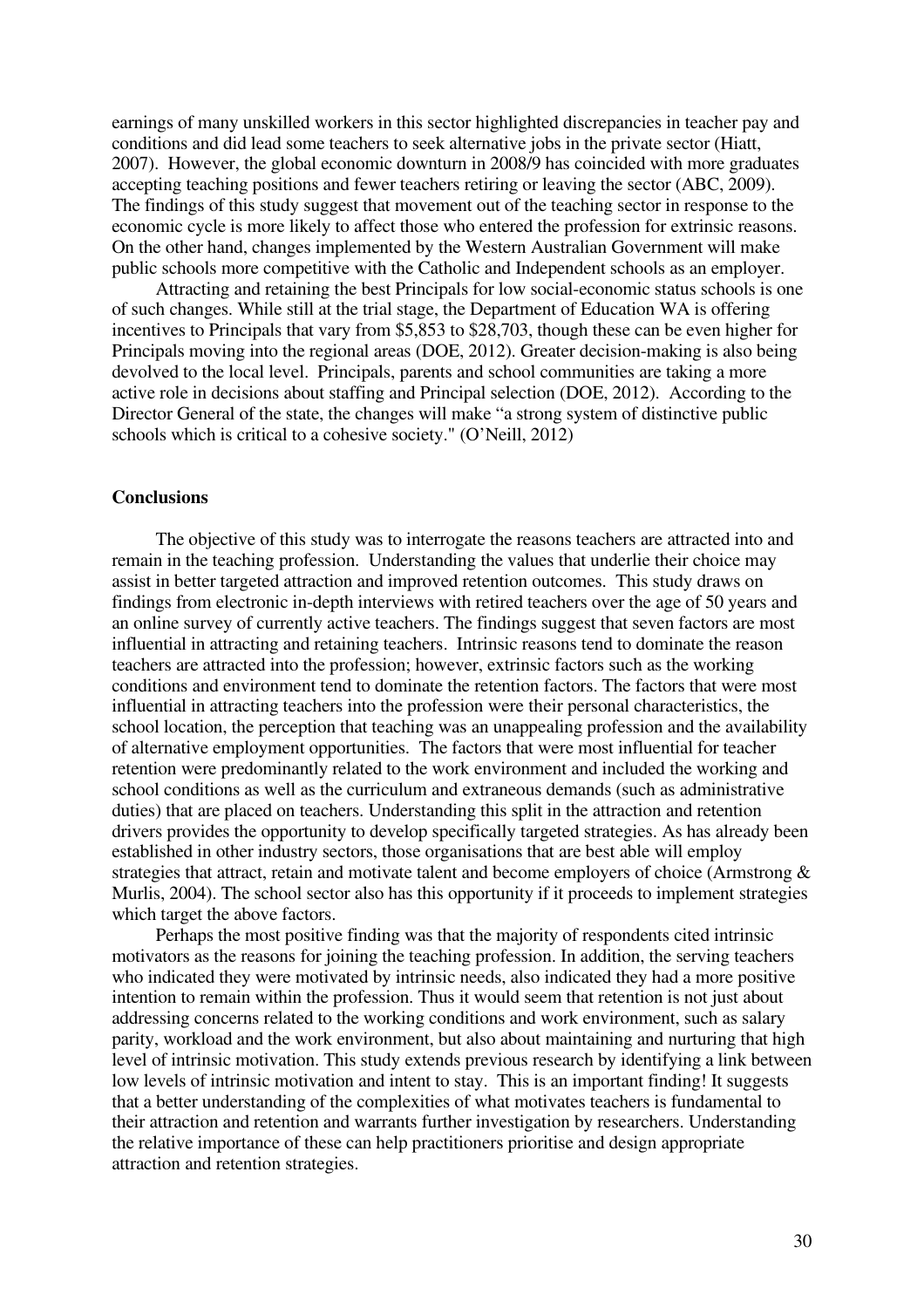Our results identify some very practical strategies that could be both easily implemented and cost effective. For instance, if schools attract teachers that satisfy the right personal characteristics or intrinsic motivation, these teachers would stay in the profession if reasonable extrinsic factors in the form of strategies for enhancing working and school conditions are in place. The relationship between personal characteristics and turnover intentions is useful as these can be identified through 'personal characteristics' surveys to predict the retention potential of a teaching workforce at the school level. Dealing with precipitating factors and implementing strategies to address 'why they leave' would improve retention rates. Improving teacher attraction and retention would assist schools to better achieve their outcomes, thereby benefiting the community as a whole.

## **References**

- Abbasi, S. M. and Hollman, K. W. (2000). Turnover: The real bottom line. Public Personnel Management, 29(3), 333-342.
- Alvesson, M. and Deetz, S. (2000). Doing Critical Management Research: London, UK: Sage Publications.
- Analoui, F. (2007). Strategic Human Resource Management. Australia. Thomson Learning.
- Armstrong, M. (2000). Strategic human resource management A guide to action. London, UK. Kogan Page Limited.
- Armstrong, M. and Murlis, H. (2004). Reward Management: A Handbook of Remuneration Strategy and Practice. London. UK. Kogan Page Limited.
- Ary, D., Jacobs, L. C., Razavieh, A. and Sorensen, C. (2006). Introduction to Research in Education. Canada: Thomson Wadsworth.
- Australian Associated Press [AAP] (2007). World shortage of 18m teachers by 2016. *The Age*. Retrieved from http://www.theage.com.au/news/National/World-shortage-of-18mteachers-by-2016/2007/01/16/1168709745938.html.
- Australian Broadcasting Corporation [ABC] (2009), WA teaching graduates still unemployed. Australian Broadcasting Corporation News. Retrieved from http://www.abc.net.au/news/.
- Australian Education Union [AEU] (2008). Beginning teacher survey 2007: Results. 1-17. Retrieved from http://www.aeufederal.org.au/Publications/2008/Btsurvey07res.pdf.
- Australian Senate Employment Education References Committee [ASEERC] (1998), *A class Act: Inquiry into the status of the teaching profes*sion. Parliament of Australia Senate, Commonwealth of Australia. Retrieved from http://www.aph.gov.au/senate/committee/eet\_ctte/completedinquiries/1996- 99/teachers/report.
- Berlach, R. G. and McNaught, K. (2007). Outcome based education? Rethinking the provision of compulsory education in Western Australia. *Issues In Educational Researc*h, *17*, 1-12.
- Billingsley, B. (1993). Teachers retention and attrition in special and general education: A critical review of the literature. *Journal of Special Education***,** *27*(2), 137-174.
- Boe, E., Bobbitt, S. and Cook, L. (1997). Whither dist thou go? *Journal of Special Education*, *30*, 371-389.
- Bryke, A., Lee, V. and Smith, J. (1990). High school organisation and its effects on teachers and students. An interpretive summary of the research.In *W. H. Clune and J. F. Witle, (Eds),* The theory of choice and control in education. New York. USA Falmer Press.
- Buckingham, J. (2008). Scale pay to meet demand. *The West Australian* Perth. May 29.
- Bunting, S. (2005). *The interviewer's handbook: Successful interviewing techniques for* the *workplac*e. London, UK. Kogan Page Limited.
- Burke, R.I, Oberklaid, F. and Burgess, Z. (2003). Organisational values, work experiences,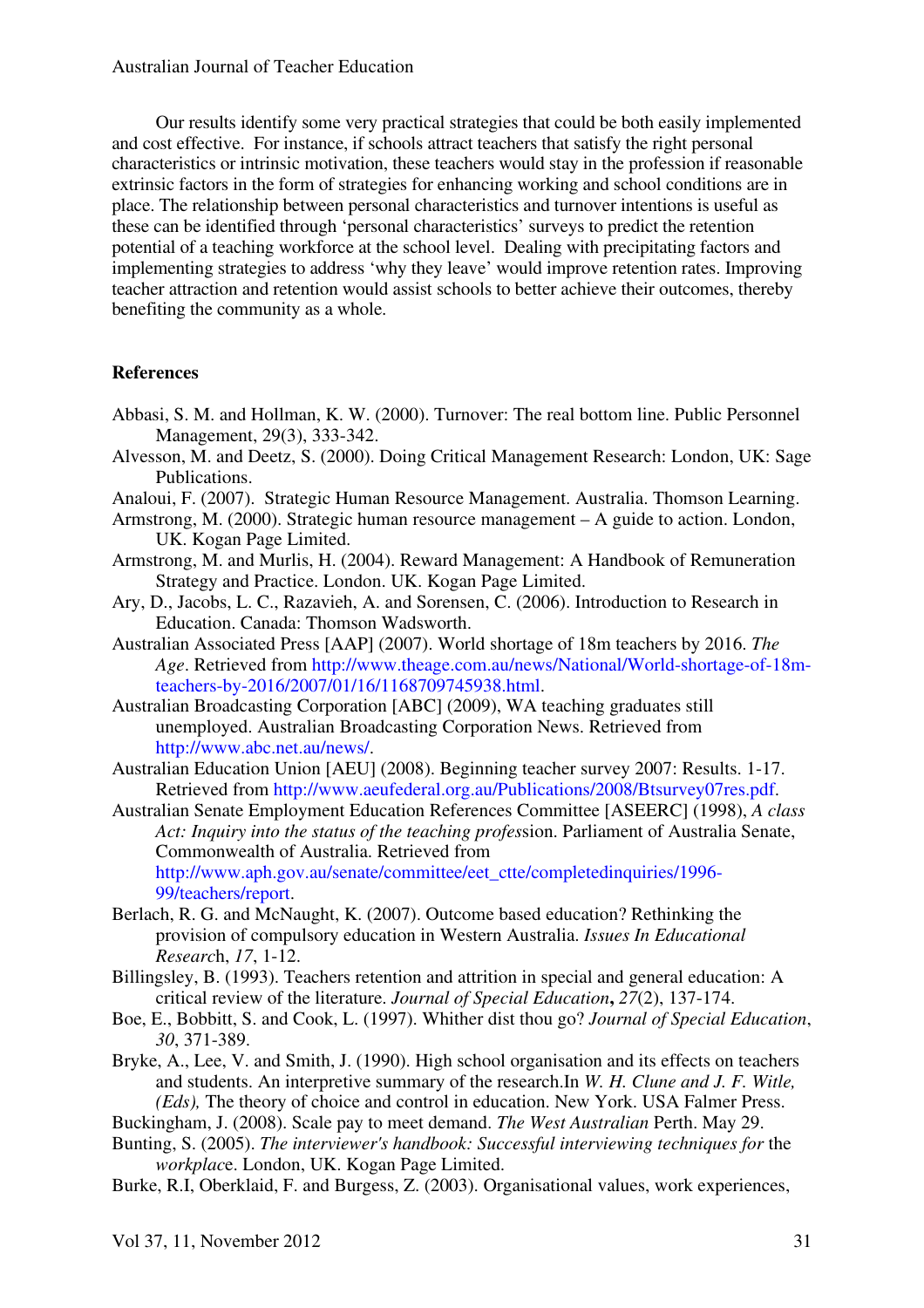and work satisfactions amongst Australian psychologists. *International Journal of Organisational Analysis*, *11*(2), 123-135.

- Burrell, G., Gibson, J. D., Burrell, R. and Morgan, G. (1979). *Sociological Paradigms and Organisational analysis*. London, UK: Heineman.
- Chelli, F. and Rosti, L. (2002). Age and gender differences in Italian workers mobility. *International Journal of Manpower*, *23*(4), 313-325.
- Collis, J. and Hussey, R. (2003). Business Research: *A Practical Guide for Undergraduates and Postgraduate Students*. New York, USA: Palgrave Macmillan.
- Committee for the Review of Teaching and Teacher Education, Commonwealth of Australia [CRTTE] (2003). Australia's teachers: Australia's future: Advancing Innovation, Science , Technology and Mathematics. Retrieved from http://www.dest.gov.au/NR/rdonlyres/14C1A4EA-F405-4443-B6BB-395B5ACED1EA/1662/Main\_Report.pdf.
- Cooper, C. L. (2006). The challenges of HRM in managing employee stress and improving well - being. In R.J. Burke and C.L. Cooper (Eds). *The human resources revolution: Why putting people first matters*. 139 - 145. Oxford. UK. Elsevier Ltd.
- Council for the Australian Federation (CAF) (2007). *Federalist Paper 2: The Future of Schooling in Australia. A report by the States and Territories*, *April 2007*. Retrieved from http://education.qld.gov.au/publication/production/reports/pdfs/federalistpaper.pdf.
- Darling-Hammond, L. (2003). Keeping good teachers: Why it matters, what leaders can do. *Psychology*, *14*(1): 42-45.
- Denzin, N. K. and Lincoln, Y. S. (2000). *Introduction: The Discipline and Practice of Qualitative Research*. 1-28. Thousand Oaks. USA. SAGE Publication.
- Denzin, N. K. and Lincoln, Y. S. (2005). *The Sage Handbook of Qualitative Research.* California. USA. Sage Publications Inc.
- Department of Education Annual Report 2010-11 Department of Education (2011). Western Australia. Retrieved from
	- http://www.det.wa.edu.au/education/annualreport/docs/doe\_ann.
- Department of Education (2012). Partnership Schools: Attracting Outstanding Principals Retrieved from http://det.wa.edu.au/partnershipschools/detcms/school-innovation-andreform/partnership.
- Department of Education (2011). Western Australian government submission. To the productivity commission's study of the schools workforce: Government of Western Australia. Retrieved from

http://www.pc.gov.au/\_\_data/assets/pdf\_file/0012/113430/sub0.

- Department of Education and Training Western Australia [DETWA] (2003). *Attitudes to the teaching profession in Western Australian government schools. (Survey Report No. 1156803*). Perth: Department of Education and Training.
- Department of Education and Training Western Australia[DETWA] (2004). *Teaching: Shaping young lives*. Retrieved from http://www.eddept.wa.edu.au/teaching/index.html.
- Department of Education, Science and Training, Australian Government [DEST] (2003). *Review of Teaching and teacher education: Australia's teachers: Australia's future - Advancing innovation, science, technology, and mathematics*. Retrieved from http:/www.detya.gov.au/schools/teachingreview/exec\_summary.htm.
- Dobbs, K. (2000). Plagued by turnover? Train your managers. *Training*, *37*(8): 62-64.
- Dow, K. L. (2004). *Teachers for the future*. Independent Schools Council of Australia.15th Biennial Conference of the Independent Schools Council of Australia (ISCA) held at The Pavilion Conference Centre Jupiters, Gold Coast, Queensland on 20-22 May 2004. Retrieved from http://www.isca.edu.au/conferences/papers/KwongLeeDow.pdf.
- Fisher, C. D., Schoenfeldt, L. F. and Shaw, J. B. (2006). *Human Resource Management*. New York, USA. Houghton Mifflin Company.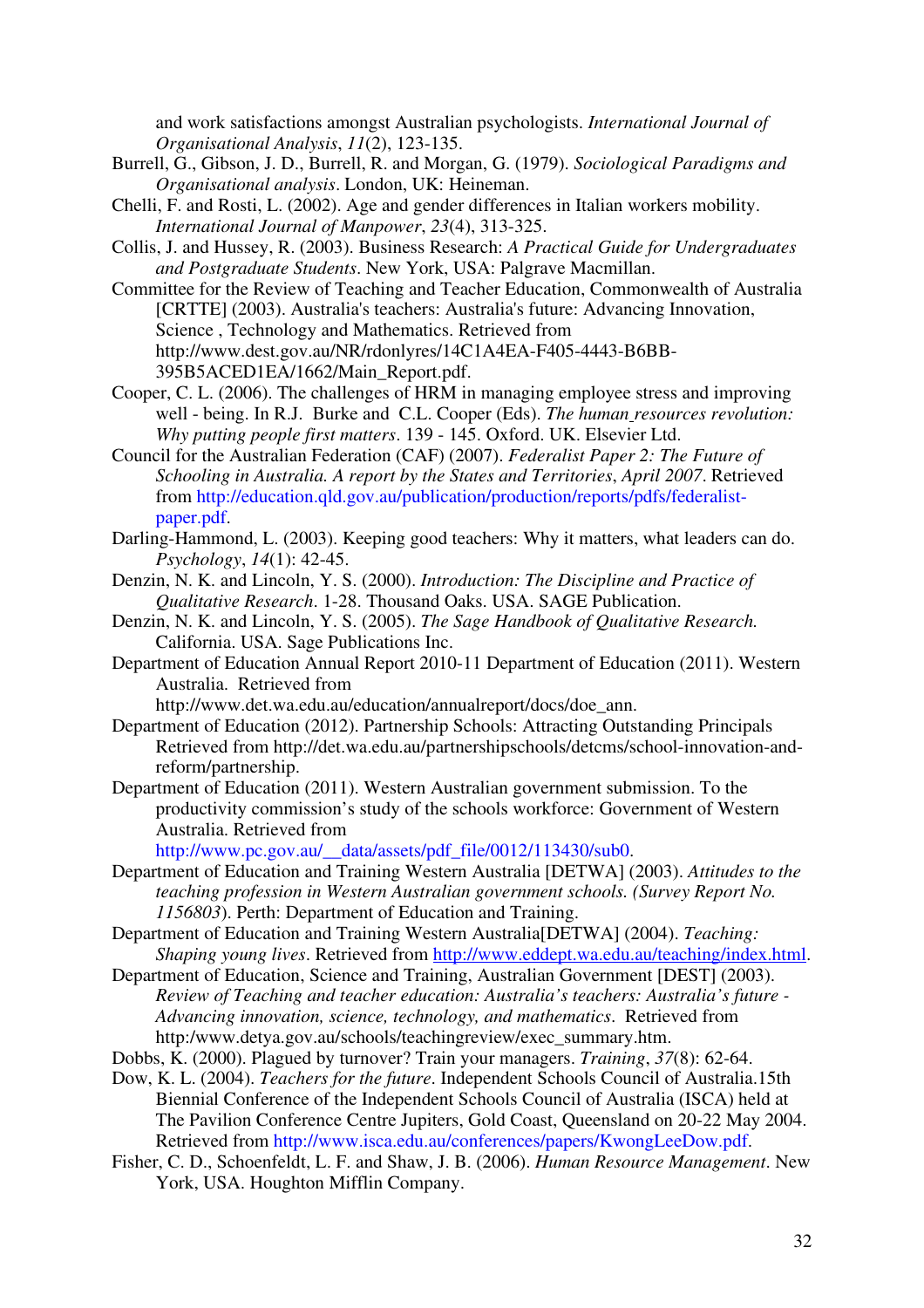- Fullan, M. (2001). *The New Meaning of Educational Change*. London, UK: Routledge– Falmer.
- Go`mez-Mejia, L. R., Balkin, D. B. and Cardy, R. L. (2004). *Managing Human Resources*. New Jersey. USA. Pearson Prentice Hall.
- Gomm, R., Hammersly, M. and Foster, P. (1989). *Case Study Methods*. USA: SAGE Publications Inc.
- Guba, E. G. and Lincoln, R. (2005). Paradigmatic controversies, contradictions, and emerging confluences. In N. K Denzin and Y. S. Lincoln (Eds). *The Sage Qualitative Research*. 191 - 215. London, UK. Thousand Oaks, Sage Publications.
- Hale, B and Maclean, K. (2004). *Overview of Steiner Education*. Retrieved from http://www.steiner-australia.org/other/overview.htm.
- Harding, K., and Parsons, J. (2011). Improving Teacher Education Programs.*Australian Journal of Teacher Education*, *36(*11). Retrieved from http://ro.ecu.edu.au/ajte/vol36/iss11/4.
- Hare, D., Heap, J. and Raack, L. (2001). Teacher recruitment and retention strategies in the Midwest: Where are they and do they work? *NCREL Policy Issues*, (8),1–8. Retrieved from www.ncrel.org/policy/pubs/pdfs/pivol8.pdf. Naperville IL: North Central Regional Educational Laboratory.
- Heijden, V. (2003). The relationship between career mobility and occupational expertise: a retrospective study among high level Dutch professionals in three age groups. *Employee Relations***,** *25*(1), 81-109.
- Hiatt, B. (2005). Teachers threaten exodus over OBE. *The West Australian Perth*. November 23, 1.
- Hiatt, B. (2007). Taskforce to tackle shortage of teachers. *The West Australian Perth*. The Sunday Times, February 18, 6.
- Hiatt, B. (2008). Graduate teachers most likely to resign. *The West Australian Perth*. Monday, March 3, 9.
- Hunt, M. (2002). Career changers' perceptions of teaching: From trainee to newly qualified teacher. In A. Ross (Eds*.). Emerging Issues in Teacher Supply and Retention: Proceedings of the Second Conference of the Teacher Supply and Retention Project*. Chapter 5. London: Institute for Policy Studies in Education.
- Hutchings, M. (2002). From victims of challenge to agents of change: The future of the teaching profession. In M. Johnston and J. Hallagarten (Eds). *A Representative Profession? Gender Issue.* London. Institute for Public Policy Research.
- Im, E. O. and Chee, W. (2006). An online forum as a qualitative research method: Practical issues. *Nursing Research, 55*(4), 267-273*.*
- Ingersoll, R.M. (2001a). *Teacher turnover, teacher shortages and the organisation of schools*. Seatle: Washington: University of Washington, Centre for the Study of Teaching Policy. Retrieved from http://depts.washington.edu/ctpmail/PDFs/Turnover-Ing-01-2001.pdf.
- Ingersoll, R. M. (2001b). Teacher shortages: An Organisational Analysis. *American Educational Research Journal, 38*(2), 499-534*.*
- Ingersoll, R. (2003). Who Controls Teachers' Work? Power and Accountability in America's Schools. Cambridge. MA: Harvard University Press.
- Ingersoll, R. M. and Smith, T. M. (2003). The wrong solution to the teacher shortage. *Educational Leadership*, *60*(8): 30-33.
- Joseph, Dawn (2011). Early Career Teaching: Learning to be a teacher and staying in the job. *Australian Journal of Teacher Education*, *36*(9), Article 5. Retrieved from http://ro.ecu.edu.au/ajte/vol36/iss9/5.
- Kirby, S. N. and Grissmer, D. W. (1993). Teacher Attrition: Theory, Evidence and Suggested Policy options. *Paper presented at the World Bank/Harvard Institute for International Development Seminar* on "Policies Affecting Learning Outcomes Through Impacts on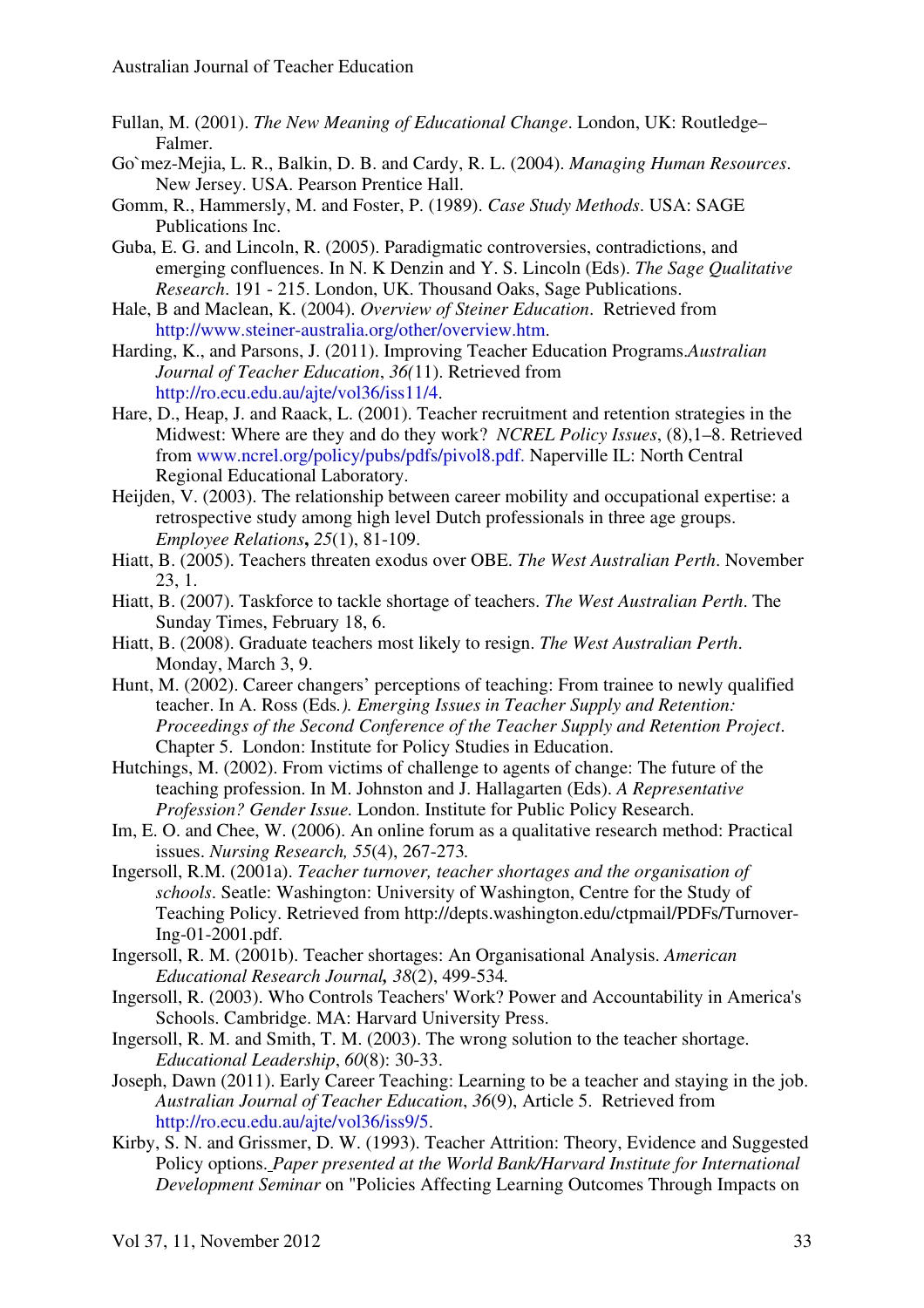Teachers" held at Cambridge, MA. Retrieved from http://www.rand.org/pubs/papers/2009/P7827.pdf

- Kyriacou, C. and Coulthard, M. (2000). Undergraduates' views of teaching as a career choice*"* .*Journal of Education for Teaching*, *26*(2), 117-126.
- Lester, P. (1986). *Teacher job satisfaction: A perspective. Paper presented at the meeting of the Association of Teachers Educators* (Atlanta, GA, USA, February 22-26, 1986). Retrieved from http://eric.ed.gov/ERICWebPortal/search/detailmini.jsp.
- Lewis, P. (2002). Young, male and absent: Overcoming barriers and dispelling myths about being a male teacher in an early years context, London, Institute for Policy Studies in Education, in A. Ross (Eds.), *Emerging Issues in Teacher Supply and Retention: Proceedings of the Second Conference of the Teacher Supply and Retention Project*.Chapter 8. Institute for Policy Studies in Education, London. Retrieved from http://www.oecd.org/dataoecd/62/25/2635748.pdf
- Locke, E. A. (1996). The Nature and Causes of Job Satisfaction. In M.D. Dunnette and L.M. Hough (Eds). *Handbook of Industrial and Organisational Psychology*. 901-969. Chicago, USA: Palo Alto, CA: Consulting Psychologists Press.
- Lortie, D. C. (2002). *School Teachers: A Sociological Study*, Chicago, IL, USA: University of Chicago Press.
- Lundy, O. and Cowling, A. (1996). *Strategic human resource management*. London. UK. Routledge Press.
- Marks, G. and Houston, D.M. (2002). The determinants of young women's intentions about education, car development and family life. *Journal of Education and Work*. *15*(3), 321-336.
- Marshall, I. H. and Marshall, R. L. (2003). *Recruitment, retention and renewal: Eliminating teacher shortage*. Honololu: Hawaii International Conference on Education January 2003.
- Marshall, C. and Rossman, G. B. (1989). *Designing Qualitative Research*., USA: SAGE Publications Inc.
- McConney, A. and Price, A. (2009). Teaching Out-of-Field in Western Australia. *Australian Journal of Teacher Education*, *34(*6), 86-100. Retrieved from http://ro.ecu.edu.au/ajte/vol34/iss6/6.
- Meho, L. I. (2006). E-mail interviewing in qualitative research: A methodological discussion. *Journal of the American Society for Information, Science and Technology*, *57*(10), 1284-1295.
- Mello, J.A. (2006). *Strategic Human Resource Management*. Mason, Ohio: Thomson/South-Western.
- Miles, R. L., Marshall, C., Rolfe, J. and Noonan, S. (2003). *The Attraction and Retention of Professionals to Regional Areas*. Retrieved from http:www.refa.ed.au/data/portal/000004397/content/967640010.
- Ministerial Council on Education Employment Training and Youth Affairs [MCEETYA] : Teacher Quality and Educational Leadership Taskforce [MTQEL] (2003), Preliminary analysis, unpublished, data gathered in 2002 for the MCEETYA biennial study on teacher supply and demand.
- Mitchell, T. R., Brooks, C., Holton, B. B. and Lee, T. W. (2001). How to keep your best employees: Developing an effective retention policy. *Academy of Management Executive Summary***,** *15*(4), 96-109.
- Murnane, R., Singer, J., Willet, J. and Olsen, R. (1991). *Who will teach? Policies that matter*. Cambridge, MA. Harvard University Press.
- Nicol, J. (2007). Bringing the Steiner Waldorf Approach to Your Early Years Practice. London, UK. Routledge.
- Norton, M. (2001). Provide school and community orientation to retain your teachers and staff. *School Public Relations, 22*(2), 16-22.